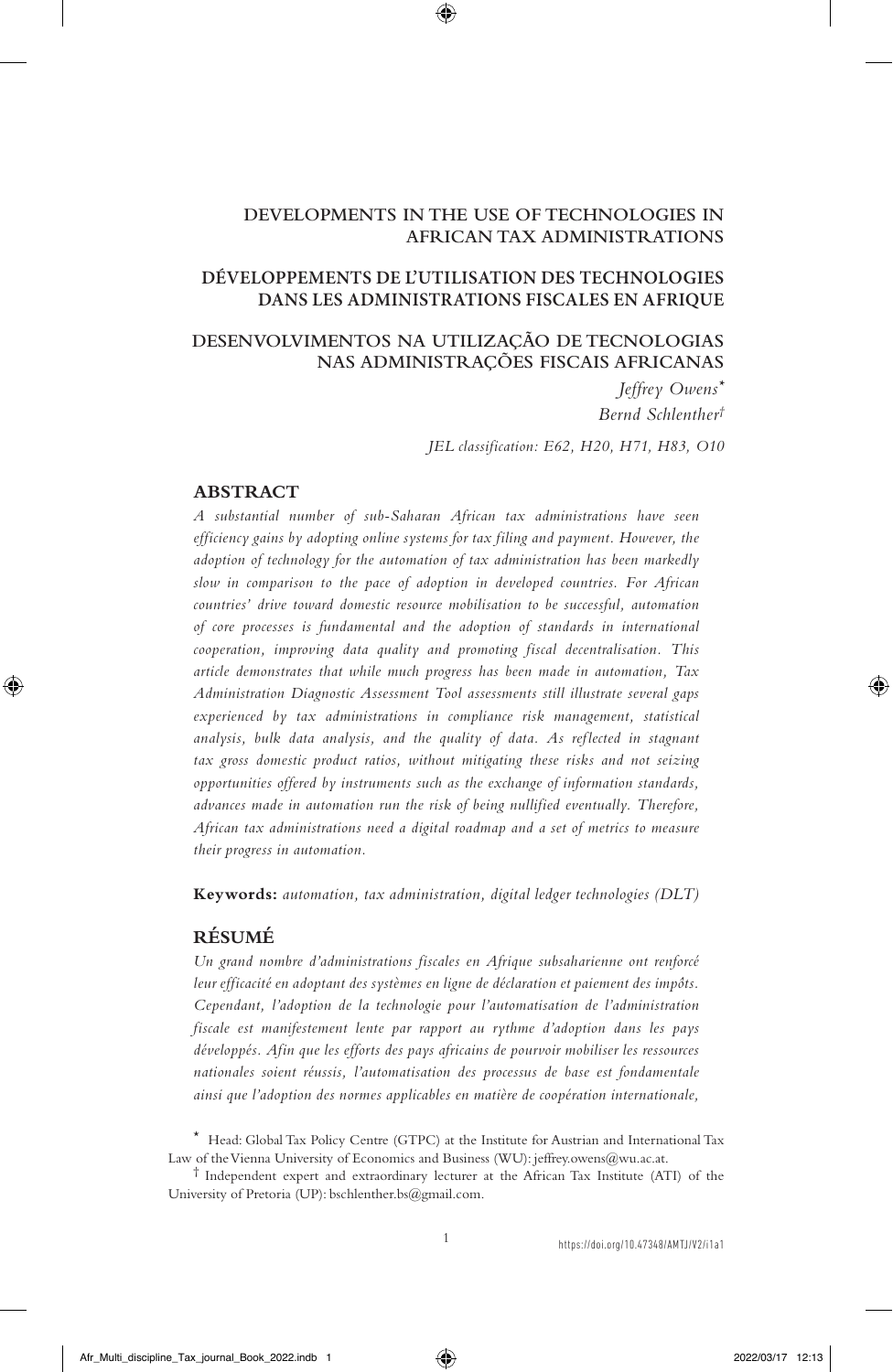*l'amélioration de la qualité des données et la promotion de la décentralisation fiscale. Ce papier démontre que bien que de nombreux progrès aient été accomplis ou réalisés en matière d'automatisation, l'outil des évaluations diagnostiques de l'administration fiscale (TADAT) décèle encore des lacunes rencontrées par l'administration fiscale par rapport à la gestion des risques de conformité, l'analyse statistique, l'analyse des données en masse, et la qualité des données. Les progrès réalisés en matière d'automatisation risquent d'être éventuellement annulés comme en témoignent la stagnation des ratios du produit intérieur brut fiscal sans mitiger ces risques et sans saisir les opportunités offertes par les instruments tels que l'échange des normes d'information. Par conséquent, les administrations fiscales africaines ont besoin d'une feuille de route (cahier de charge) numérique et d'un certain nombre de paramètres pour mesurer leur progrès en matière d'automatisation.*

**Mot-clés :** *automatisation, administration fiscale, cahier numérique technologique*

#### **RESUMO**

*Um grande número de administrações tributárias da África subsaariana tem registado ganhos de eficiência através da adopção de sistemas em linha para o registo e pagamento de impostos. No entanto, a adopção de tecnologia para a automatização da administração tributária tem sido marcadamente lenta em comparação com o ritmo de adopção nos países desenvolvidos. Para que o impulso dos países africanos no sentido da mobilização de recursos internos seja bem sucedido, a automatização dos processos centrais é fundamental bem como a adopção de normas na cooperação internacional, a melhoria da qualidade dos dados e a promoção da descentralização fiscal. O presente artigo demonstra que embora tenham sido feitos muitos progressos em matéria de automatização, as avaliações da Ferramenta de Avaliação Diagnóstica da Administração Tributária (TADAT) continuam a ilustrar várias lacunas sentidas pelas administrações tributárias na gestão do risco de conformidade, análise estatística, análise de dados em massa, e qualidade dos dados. Como se reflecte em índices estagnados de produto interno bruto fiscal, sem mitigar estes riscos e sem aproveitar as oportunidades oferecidas por instrumentos como o intercâmbio de normas de informação, os avanços feitos na automatização correm o risco de ser eventualmente anulados. Por conseguinte, as administrações tributárias africanas necessitam de um roteiro digital e de um conjunto de indicadores para medir o seu progresso na automatização.*

**Palavras-chave:** *automatização, administração de impostos, tecnologias de livro- razão digital (TLD)*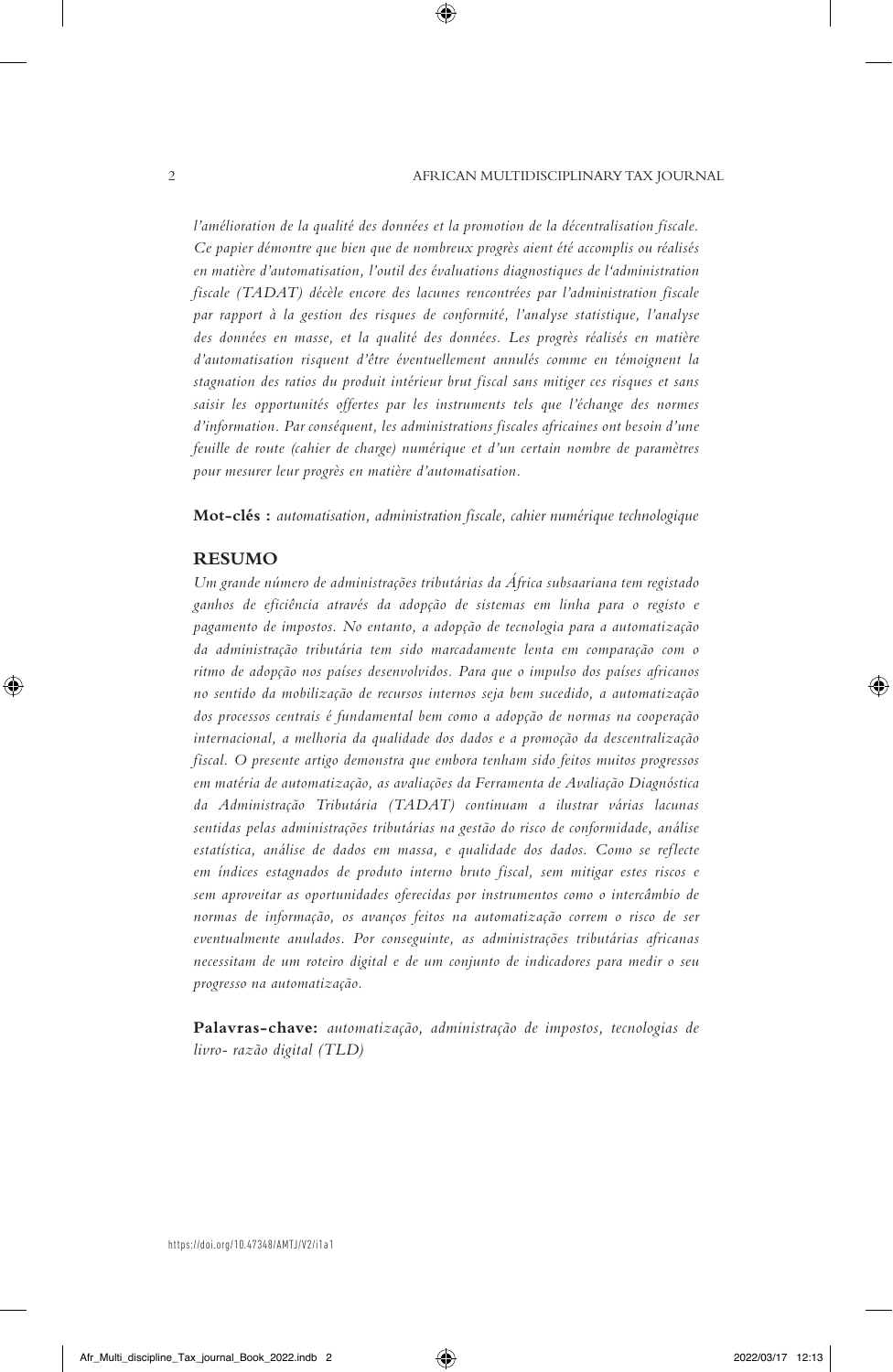#### **I INTRODUCTION**

'Sophisticated information technology (IT) support has become an essential part of the fabric of modern tax administrations. IT plays a pivotal role in all aspects of tax administration – taxpayer interactions and service, registration, processing, accounting, work automation, workflow regulation, case management, and risk analysis and treatment. As administrations mature, the need for significant changes to the level of IT support emerge' (Cotton & Dark, Use of Technology in Tax Administrations 2: Core Information Technology Systems in Tax Administrations, 2017).

Tax administration reforms are currently shaped by prioritising the functions that need automation, which platforms and software to buy and, ultimately, how these could be integrated into existing systems. These are important considerations because the success of embracing and implementing digital platforms within tax administrations is critical to the delivery of key policy outcomes. In this regard, Marcello Estevão (2020) pointed out that a shift in focus is required from 'simply processing taxpayers' data to proactively improving compliance, policies and efficiency'. The successful pursuit of key policy objectives such as administrative efficiency, broadening the tax base, reducing the compliance burden and establishing transparency and trust is dependent on digital platforms. In assessing African tax administrations from this perspective, Mick Moore found that digital technologies are generally not maximised to their full potential. Technologies are often used in a disjointed manner where the emphasis is on taxpayer facing actions rather than internal control objectives, and technologies remain underutilised in pursuit of revenue collection, improved taxpayer service and oversight (Moore, 2020). In addition, Moore identified that technologies are not maximised for purposes of statistical and risk analysis to identify categories of non-compliant taxpayers.

The World Bank further points out that, globally, the introduction of electronic filing (e-filing) and electronic payment (e-payment) have made it easier for taxpayers to submit their returns and to pay taxes over the internet (The World Bank, 2020). Other benefits brought about include easier tax preparation processes, prepopulating of returns with data already in the administration's possession and significant reductions in compliance turnaround times (World Bank, 2020). The World Bank further highlights that even though 97 per cent of advanced economies use such features, only 17 per cent of sub-Saharan African (SSA) economies make use of these technological features in comparison to high-income countries (World Bank, 2020). The absence of technological features complicates the tax system which can become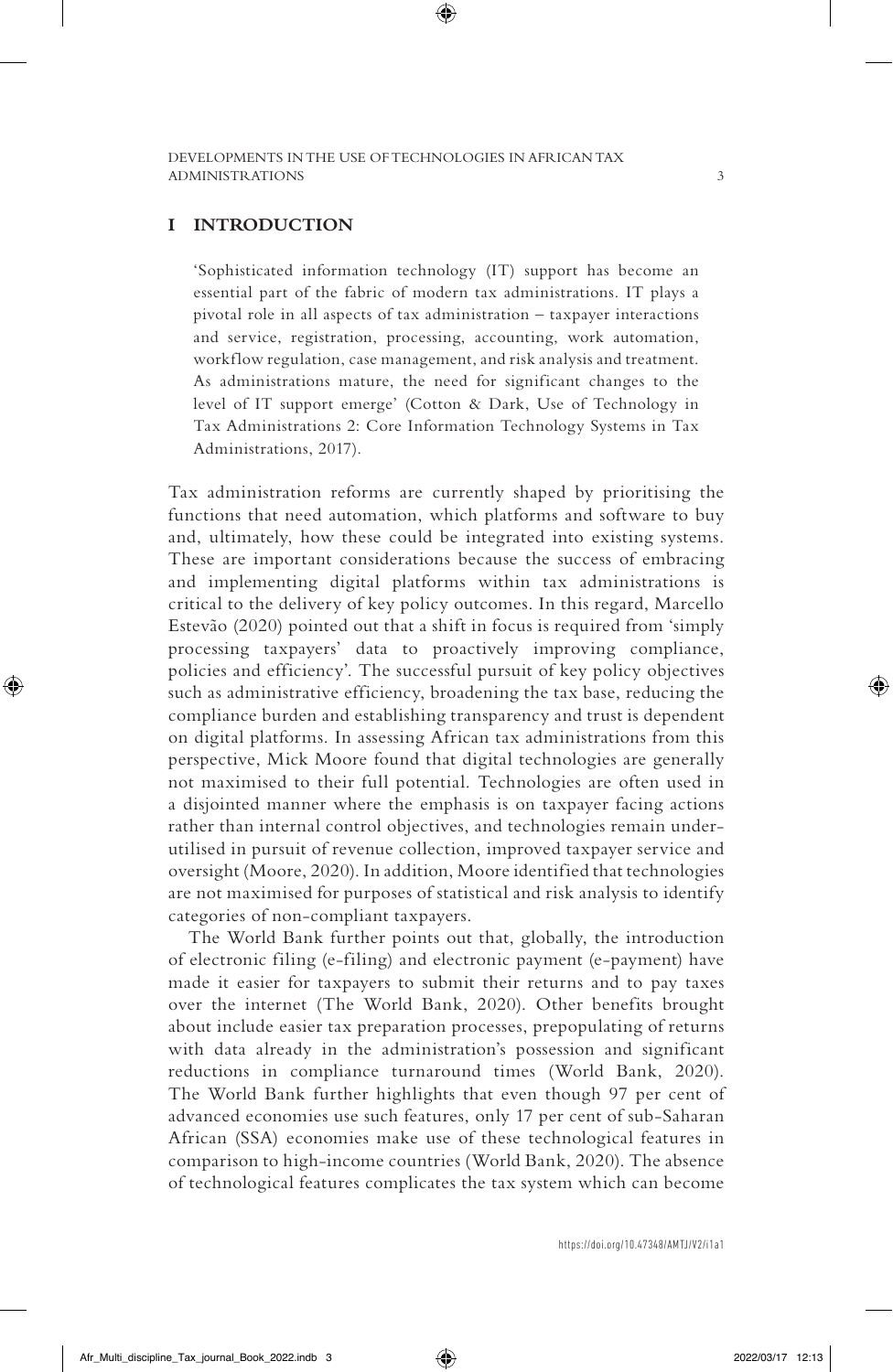a major determinant of foreign direct investment (FDI) in that the number of payments and the allowed timeframe for compliance with tax obligations is indicative of positive or negative FDI flows (World Bank, 2020).

What then are the constraints that are holding back this digital transformation? According to Owens, some are institutional, some are budgetary, others are legal and political while the human factor also plays a role: changing mindsets; appointing and promoting officials who are not afraid of disruptive technologies and have the vision and energy to use it (Owens & De Jong, 2017).

This article analyses the progress made by African tax administrations in adopting technologies to streamline tax collection functions. Part I of this article provides an overview of tax administration functions that benefit from automation; part II considers monitoring tools to evaluate progress in automation while part III provides a synopsis of the successful adoption of technologies by African countries that enable improved taxpayer service, taxpayer education and enforcement. Finally, part IV highlights some considerations for the way forward in adopting technological solutions.

## **II TAX ADMINISTRATION FUNCTIONS THAT BENEFIT FROM AUTOMATION**

In *The Nuts and Bolts of Revenue Administration Reform*, Gill identifies the standard suite of modules for customs and tax automation to include: taxpayer registration; processing of declarations; processing payments and revenue accounting; recovery of tax arrears; risk analysis and case selection; access to electronic third-party data systems; systems for administrative actions; case management and tracking; electronic declaration filing and payment of taxes and duties electronically; systems to detect non-filing, stop filing and non-payment of taxes as well as other systems that achieve a paperless environment (Gill, 2003). These functions need to be reflected as the high-level requirements for IT systems that support tax administrations. Cotton et al categorise these functions as follows:

- i) A taxpayer registration system that issues and maintains a taxpayer identification number (TIN), validates numbers, provides a holistic view of the taxpayer, integrates with other data, includes storage and retrieval systems, processes payments, processes deregistration, allocates unique identifiers (legal entities) and supports segmentation.
- ii) A payments processing system that captures identification numbers, tax type, payment period, payment type, and payment amount; has automatic interfaces and ability to process payments; generates management information for purposes of payment reconciliations;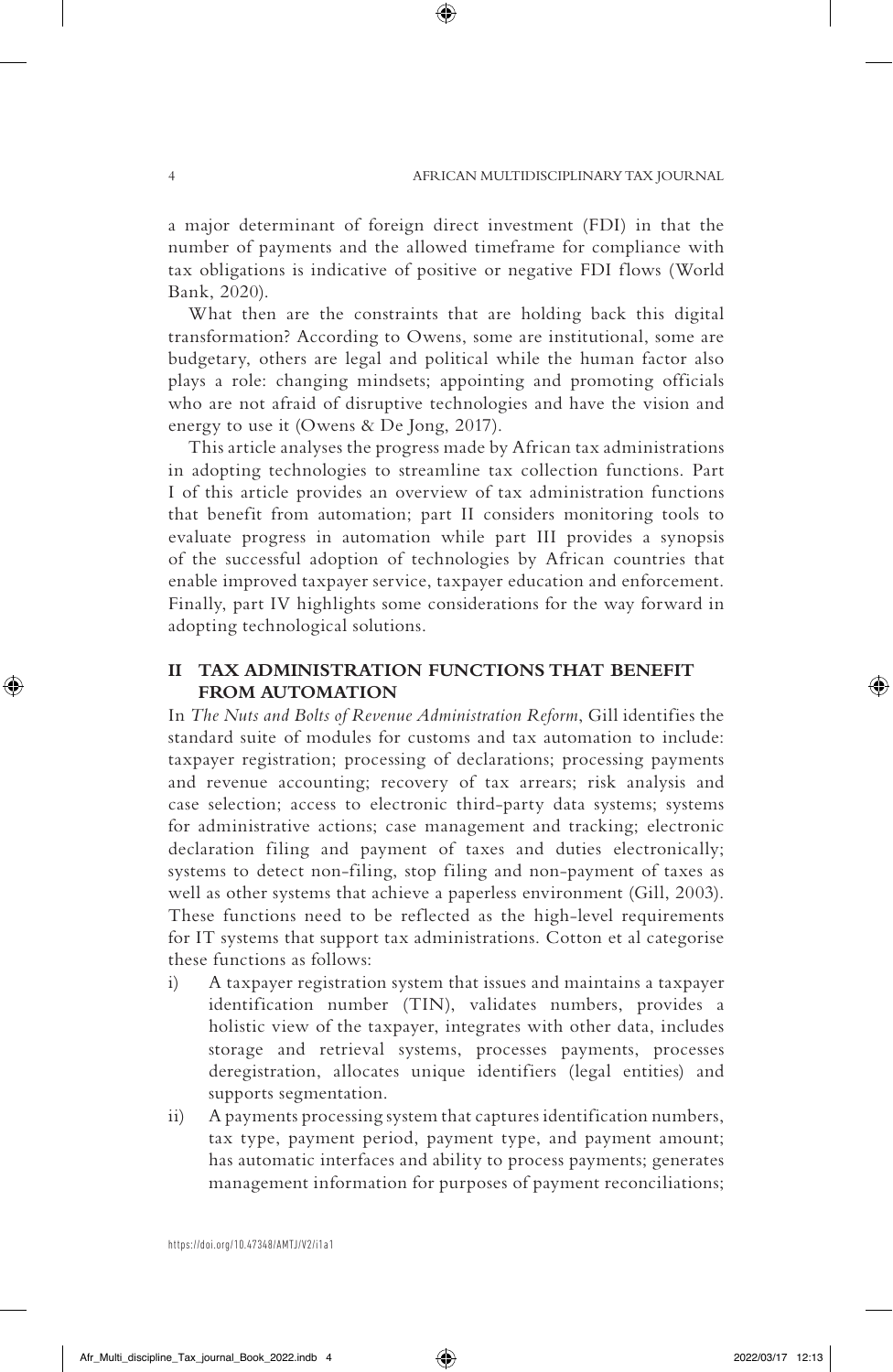revenue reporting; statistics; reports on suspense account activities; and an audit trail of accesses and any adjustments made.

- iii) A form (tax declaration/tax return) for all the different tax types that include business license/form type, need to be processed through a system that supports the principles of self-assessment; that can run comparisons and arithmetical calculations; that allows for reconciliation of third-party data and that provides for configuration to accommodate new tax types or data fields; generates electronic receipts; issues assessment notices, raises default assessments, archives and produces management information/audit trail.
- iv) A taxpayer and revenue accounting system that maintains taxpayer accounts (holistic view); calculates due dates and allows for amendments/queries; allows taxpayers to view their accounts through web access; automatically adjusts penalties and interest; ageing of debts; facilitates archiving; offsetting across tax types and provides a general statement of accounts.
- v) An events calendar capability that associates taxpayers with relevant tax type; generates returns; determines due dates in accordance with laws and administrative arrangements; allows for extensions and generating of demands; allocates cases for follow up through a case management and tracking system.
- vi) An arrears management system that detects cases with outstanding debt that is payable; generates demands; provides a holistic view of taxpayer debts; updates taxpayer compliance history, issues demands and allocates cases; prioritises debts; provides for write off and generates management information (such as debt category, age, status of cases, and so forth).
- vii) A case management system for workflow (including debt) management, disputes, outstanding returns, responses to taxpayer queries; prioritisation of cases in accordance with risk criteria; case allocation; multiple cases that involve the same taxpayer are highlighted across different taxes; actions taken are recorded; standard letters and notices initiated by case officer are systems generated; and case statuses are maintained, (for example, pending, finalised) The system also flags follow-up cases and keeps case history indexed by TIN.
- viii) An audit support system that performs financial analysis on tax returns and other data to allow for automated audit case selection; case prioritisation and allocation; provision of information for the preparation of the annual audit work plan; provision of tools to assist with audit activities (for example, software for analysis of taxpayer accounting records, links to other third-party information and material for referencing, remote work options from a taxpayer site;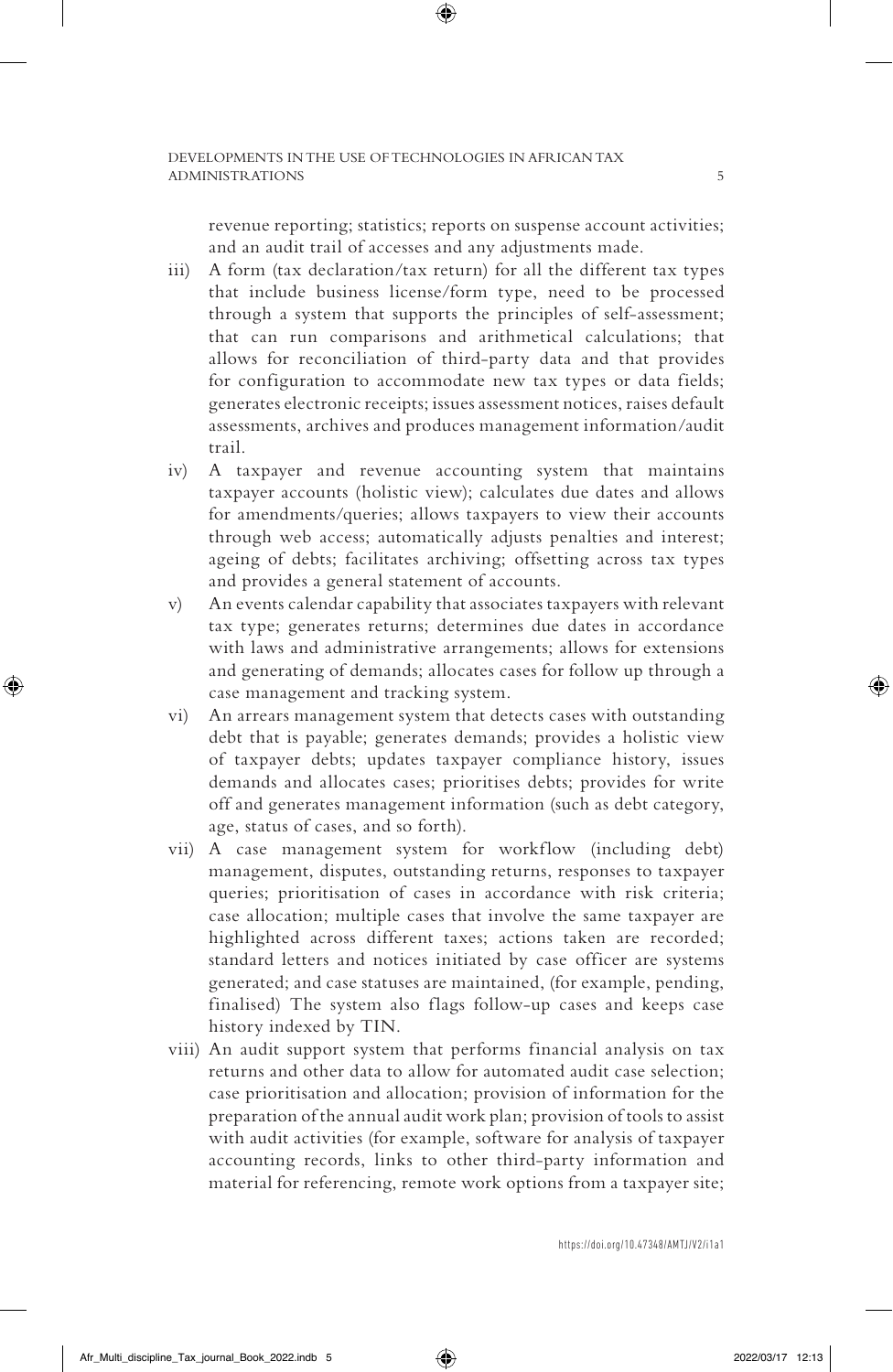capturing audit activities and outcomes; updating of risk criteria/ indicators with audit feedback data; management information on audit turnaround times and success rate of selected cases is generated and an audit trail is maintained).

- ix) A taxpayer services system that assists in the development of taxpayer services products; that serves as a rulings database for taxpayers and tax administration staff, that contains public information, frequently asked questions and answers thereto; ensures that information and downloadable forms on the department's website are accurately maintained; permits taxpayer interaction through the website allows channel options for communication (print, email, text, electronic message) receives and records taxpayer correspondence (including disputes objections and appeals) which is then managed through the case management system.
- x) A revenue reporting and forecasting system for providing assessed revenue assessed reports by tax type on a national basis (segmented by industry and sector type) with the ability to conduct further indepth analysis; provides real-time reporting to allow for tracking of revenue collections.

The benefits of such automation include, for example, that basic information about taxpayers is allocated to a unique TIN, which enables the administration to communicate electronically with the taxpayer, track taxpayer liabilities and payments, and act timely with tax recovery. Importantly, it allows for analysis of data on compliance behaviour which in turn informs case selection. Increased automation of thirdparty data and access thereto, allows for better risk analysis, targeting processes and improved quality of case referrals to audit, investigations, post-clearance audit and customs frontline officers. Automation also improves administrative actions related to interest, penalties, and refunds and, by channelling the filing of declarations through tax practitioners and customs brokers, transparency and accountability are improved.

Further benefits include improved governance and a lower incidence of bribery ( World Bank, 2020). The World Bank points out that higher tax compliance costs are often associated with large informal sectors (typically found in Africa), more corruption and less investment. Besides improving efficiency, the automation of key processes minimises physical interaction between taxpayers and tax officials and removes cash offices, which can limit rent-seeking. World Bank data indicate that countries with fewer types of tax payments are associated with lesser perceptions of corruption in the public sector. Automation can also include measures to increase the effectiveness of Mutual Agreement Procedures (MAP) and to improve the efficiency of indirect taxes such as VAT or environmental levies: tax liabilities are triggered by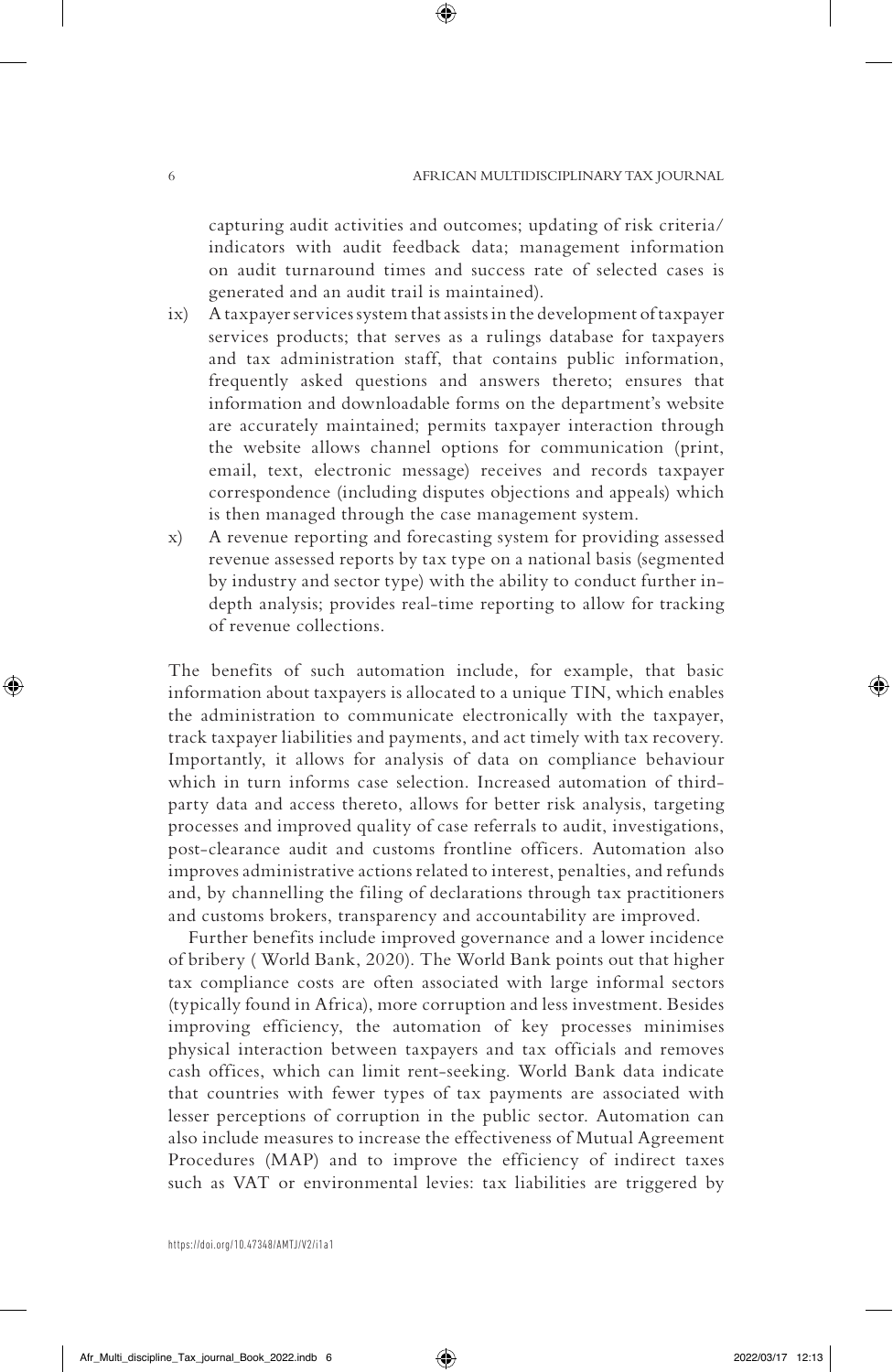key events (e.g., the issuing of a permit; the conclusion of a contract, product manufacture, goods or service delivery and by imports and exports) that need to be recorded and stored securely.

The downside of automation is that it is a costly endeavour over the short term, and in many countries, the process has stalled due to budget limitations (DIFD, 1998). This results in situations where modules implemented are incomplete and do not allow the administration to benefit from the initial steps taken in automation: for example, a module is implemented that provides for the capturing of taxpayer data, but no provision is made for implementing a module that allows for the extraction of data for purposes of risk analysis. Another negative consequence of automation is that transactional data may be irretrievably lost when the switch is made from a legacy system to a new system. In such scenarios, the administration needs to gather at least two years' transactional data after the switch to the new system before it can do meaningful risk analysis on transactional data. In the absence of strong risk and intelligence units that can gather meaningful data from other sources, administrations may find themselves rudderless in establishing non-compliance patterns amongst high-risk taxpayers and unable to respond with directed service and education offerings. With such limitation in place, administrations may, as Mick Moore puts it, develop a 'registration obsession' that seeks to place all potential taxpayers on the register (a key feature of automation as discussed in part III) irrespective of the limited of ever collecting taxes from a bulk of small scale taxpayers (Moore, 2020).

## **III MONITORING TOOLS TO EVALUATE PROGRESS IN AUTOMATION**

There are a variety of tools available to tax administration that measure progress in tax reform. In this regard, Frode Lindseth identified several such revenue administration analytical assessment tools as well as data collection and reporting tools. These tools include the Organization for Economic Co-operation and Development (OECD), the Forum on Tax Administration (FTA), Maturity Models, the Revenue Administration Gap Analysis (RA-GAP); Tax Administration Diagnostic Assessment Tool (TADAT); Tax Administration Fiscal Blueprints (FB); Tax DIAMOND (Development of Implementation and Monitoring Directives for tax reform); the African Tax Administration Forum (ATAF) African Tax Outlook (ATO); ATI Indicators; International Survey on Revenue Administration (ISORA) and the United States Agency for International Development (USAID) Collecting Taxes Database (CTD). In assessing these multiple tools, Lindseth found that similarities exist in the tools' design, methodology and active involvement required from the recipient tax administration.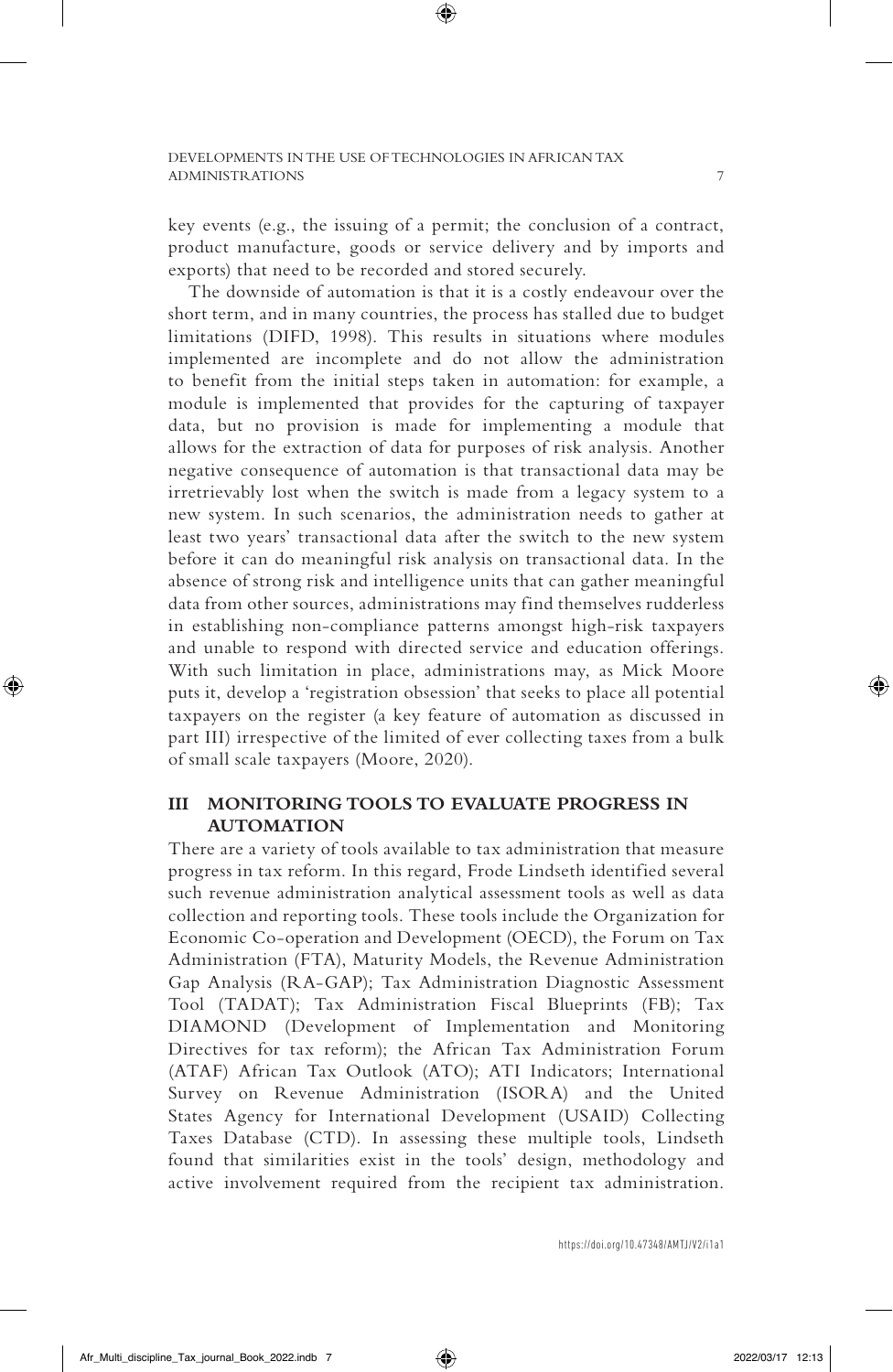While some countries have used a combination of tools to benchmark their progress, for example, Uganda, many prefer the International Monetary Fund (IMF) TADAT that sets out key compliance outcomes that should result from improved technology use in tax administrations (Lindseth, 2020). One of the reasons Akol et al adopted TADAT is that it fits neatly with an administration's desire to improve tax administration by implementing internationally recognised good practice (Akol, 2019).

The TADAT framework provides a standard framework for the assessment of the health of key parts of a government's tax administration system and its maturity levels. This is done by taking global good practices into account which, in turn, inform how the TADAT assessments can help to identify relative strengths and weaknesses in tax administrations; to provide an objective view of the administration's performance which all stakeholders can further interrogate; to set a reform agenda; to facilitate reform via management and implementation of key priorities, and to monitor progress through repeat assessments (TADAT, 2019).

TADAT assessments are also conducted at a subnational tax level since many subnational tax administrations (for example, municipalities) contribute a significant percentage of the subnational entity's total tax revenues that do not constitute subsidies from the national budget. These are referred to as 'own source revenues'. The assessment processes of national and subnational tax administrations take into account the same assessment criteria (TADAT, 2019).

Aspects covered by TADAT include the timely payment of core taxes that is measured by a field enquiry that seeks to identify which electronic payment methods are available to taxpayers and the degree to which e-payment promotion actions are planned. It also covers the use of digitalisation in integrity programmes, internal assurance mechanisms and efficient revenue management.<sup>1</sup> TADAT assessments have been conducted for the countries listed in Table 2 below:

To date, performance assessments have been cleared for publication by the respective country authorities of Burkina Faso, Liberia, Togo, Uganda, and Zambia. Major findings for Burkina Faso indicate that taxpayers cannot file online or access their tax account and that actual stock and flow cannot be measured (TADAT, 2021). Findings for Liberia include the payment and on time filing ratio cannot be determined because of data reliability issues; weak data analysis to identify non-filers or monitor inaccurate reporting; significant delays in revenue account reconciliation, compromise the revenue accounting system; actual stock

<sup>&</sup>lt;sup>1</sup> TADAT. 2019. Tax Administration Diagnostic Assessment Tool (TADAT) Field Guide 73–76, 113, 120, 124. These are respectively covered under Performance Outcome Area 5 – Timely Payment of Taxes, Performance Outcome Area 8 – Efficient Revenue Management and Performance Outcome Area 9 – Accountability and Transparency.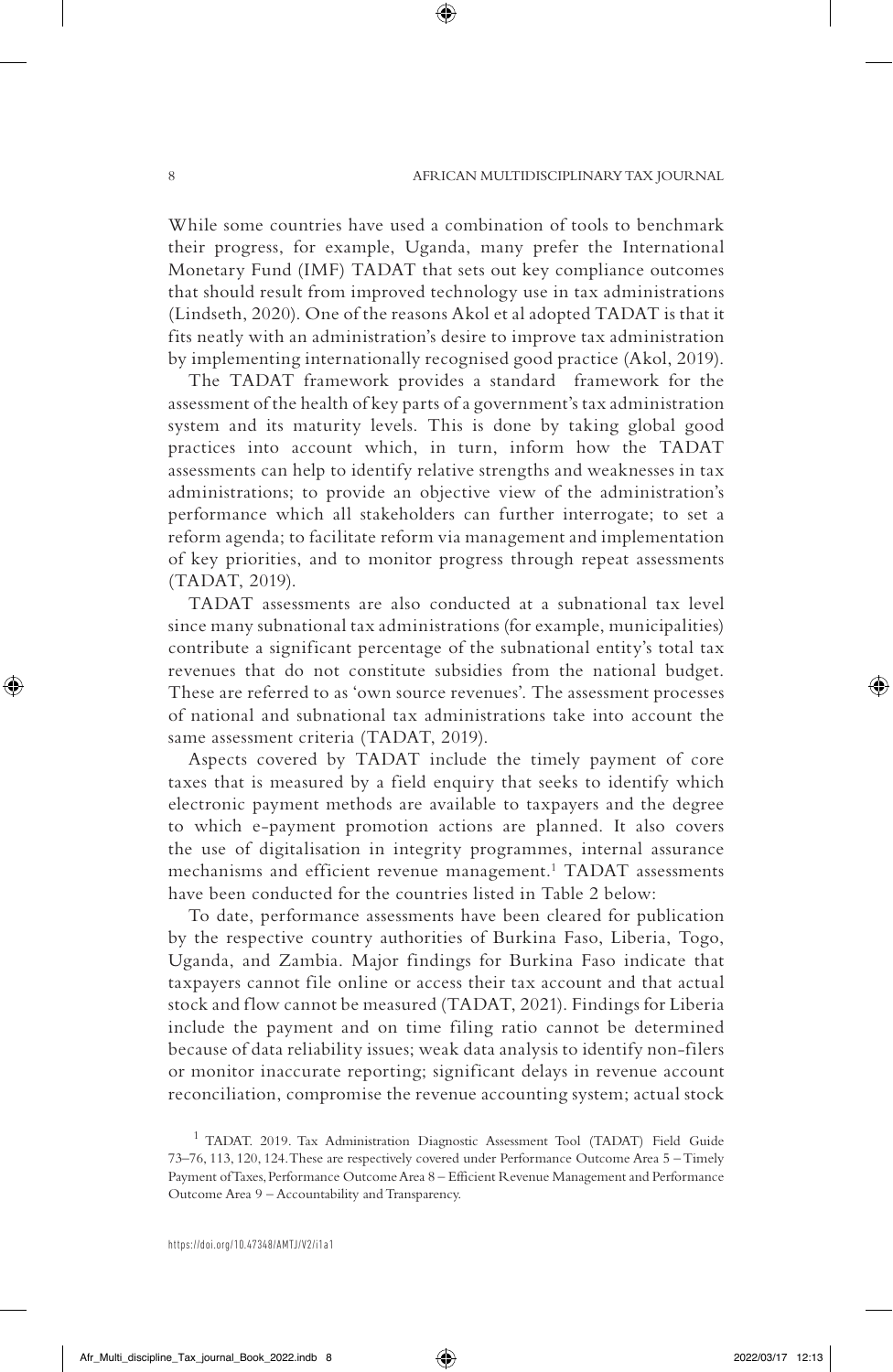| Taxpayer registration                                                                                                                                                                                                                                                                                                                                                                                                                                                                                                                                                                                                                                                                                                                                                                            | Taxpayer declarations                                                                                                                                                                                                                                                                                                                                                                                                                                                                                                                                                                                                                                                                                                                                                                                                                                                                                                                                                                                                                                                                                                                                              | Arrears management                                                                                                                                                                                                                                                                                                                                                                                                                                                                                                                                                                                                                                                                                                                                                                                                                                    | Compliance management                                                                                                                                                                                                                                                                                                                                                                                                                                                                                                                                                                                                                                                                                              |
|--------------------------------------------------------------------------------------------------------------------------------------------------------------------------------------------------------------------------------------------------------------------------------------------------------------------------------------------------------------------------------------------------------------------------------------------------------------------------------------------------------------------------------------------------------------------------------------------------------------------------------------------------------------------------------------------------------------------------------------------------------------------------------------------------|--------------------------------------------------------------------------------------------------------------------------------------------------------------------------------------------------------------------------------------------------------------------------------------------------------------------------------------------------------------------------------------------------------------------------------------------------------------------------------------------------------------------------------------------------------------------------------------------------------------------------------------------------------------------------------------------------------------------------------------------------------------------------------------------------------------------------------------------------------------------------------------------------------------------------------------------------------------------------------------------------------------------------------------------------------------------------------------------------------------------------------------------------------------------|-------------------------------------------------------------------------------------------------------------------------------------------------------------------------------------------------------------------------------------------------------------------------------------------------------------------------------------------------------------------------------------------------------------------------------------------------------------------------------------------------------------------------------------------------------------------------------------------------------------------------------------------------------------------------------------------------------------------------------------------------------------------------------------------------------------------------------------------------------|--------------------------------------------------------------------------------------------------------------------------------------------------------------------------------------------------------------------------------------------------------------------------------------------------------------------------------------------------------------------------------------------------------------------------------------------------------------------------------------------------------------------------------------------------------------------------------------------------------------------------------------------------------------------------------------------------------------------|
| information in<br>changes made to taxpayer registration<br>data is provided for.<br>Use of check digits to verify TIN<br>Associated entities and related parties of the taxpayer are linked.<br>istration details.<br>a way that can be restored if needed<br>is provided for.<br>Registration-related management<br>information is provided for.<br>An audit trail of user access and<br>The risk of duplication or conflicting<br>records is mitigated.<br>Interfaces with other IT subsystems<br>$\notag We-of-tas paper view (i.e., a cross allcore taxes) is provided to forhitture staff. Deactivation of$<br>Secure online access to taxpayers to<br>to support filing and payment<br>enforcement.<br>A national TIN is allocated<br>taxpayers and archived<br>register and to update reg | paper or electronic form (inclusive of<br>taxpayer's identity against the registration<br>At time of filing, automatically checks the<br>performs arithmetic checks, records the tax<br>Identifies and reports on all instances<br>for the taxpayer to complete and file.<br>TIN and other identification details)<br>from the taxpayer, and automatically<br>generates the relevant declaration in<br>enforcement staff via a case management<br>Records an extended due date for filing<br>where a tax declaration is expected<br>Automatically generates reminders<br>Processes tax declarations for core<br>taxpayer's filing history across all core<br>electronic receipt for each e-filed<br>and demand notices to taxpayers.<br>liability, and stores declaration data.<br>including estimated assessments.<br>Provides a consolidated picture of a<br>Produces management information.<br>database, records the date of filing,<br>Allocates non-filer cases to filing<br>Generates assessment notices,<br>declarations and generates an<br>Receives electronically filed<br>where this has been approved.<br>declaration.<br>system.<br>taxes.<br>taxes. | Applies taxpayer' profiling analytics which<br>predict the most effective action to achieve<br>value, and number of cases subject to<br>the value and age of arrears for each<br>Generates management information<br>legal recovery action, time payment<br>Provides a consolidated picture of a<br>Allocates cases to arrears collection<br>where amounts have not been paid<br>staff via a case management system.<br>taxpayer's total tax arrears across all<br>Automatically generates reminders and<br>Identifies and reports all instances<br>(for example, statistical reports on<br>Prioritises arrears cases based on risk<br>payment of the debt based on known<br>core tax, the number of debtors,<br>arrangements, and write off).<br>demand-for-payment notices.<br>circumstances and behaviour.<br>core taxes.<br>on time.<br>criteria. | An automated audit case management<br>High-volume automated cross-checking of<br>amounts reported in tax declarations with<br>A consolidated view of the taxpayer's<br>of taxpayers making full and accurate<br>models) to determine the likelihood<br>sets (for example, predictive models,<br>Provides real-time compliance history in<br>within a target population of taxpayers.<br>Advanced analytics using large data<br>analytics to select the highest risk cases<br>clustering techniques, and scoring<br>compliance history across all core<br>Centralised audit case selection using<br>support of cooperative compliance<br>disclosures of income.<br>third-party information.<br>subsystem.<br>taxes. |

**Table 1:** *Key features of automation in core functions*

**Source:** *TADAT 2019.*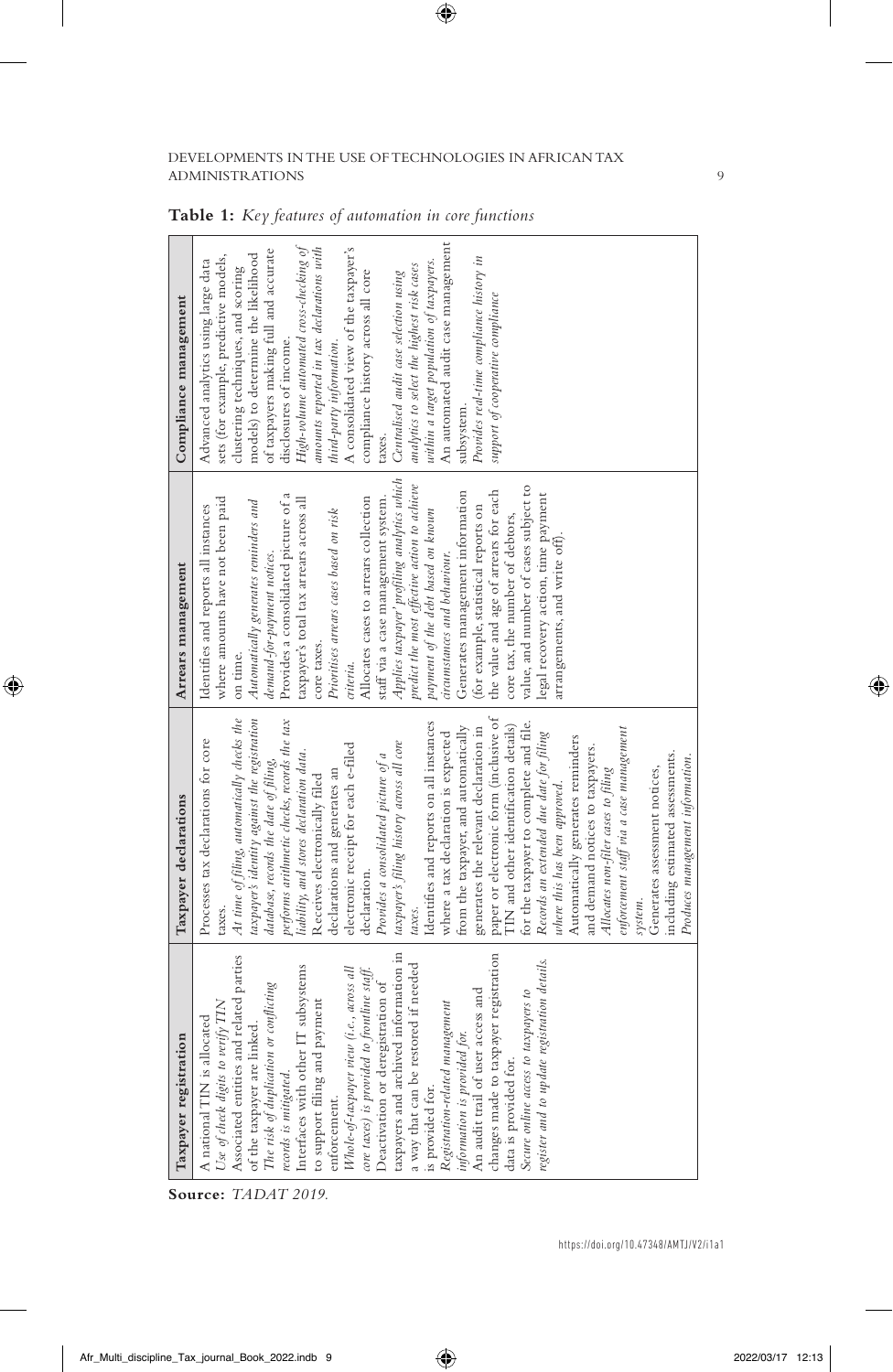| Angola                             | Ethiopia   | Namibia              | Seychelles             |
|------------------------------------|------------|----------------------|------------------------|
| Benin                              | Ghana      | Liberia              | Sierra Leone           |
| Burkina Faso                       | The Gambia | Nigeria (Kanu)       | South Africa           |
| Burundi                            | Kenya      | Nigeria (Jigawa)     | Tanzania               |
| Cameroon                           | Madagascar | Nigeria              | Tanzania<br>(Zanzibar) |
| Côte d'Ivoire                      | Malawi     | Republic of<br>Congo | Togo                   |
| Democratic<br>Republic of<br>Congo | Mauritius  | Rwanda               | Uganda x2              |
| Eswatini                           | Mozambique | Senegal              | Zambia x2              |
|                                    |            |                      | Zimbabwe               |

**Table 2:** *Sub-Saharan African countries with TADAT assessments (2013–2020)*

**Source:** *TADAT Secretariat (TADAT, 2021)*

and flow cannot be determined; oversight weaknesses and control of IT systems and almost all system functions are replicated manually (TADAT, 2021). The information system of the Togo Revenue Administration was found not to allow automation of certain essential functions of a tax administration (such as reporting, tax control, litigation and tax revenue collection) and that the system does not account for control and completeness of recording of tax revenues (TADAT, 2021).

For Uganda, findings include that the data integrity of the taxpayer registration database plays a sufficient supporting role that allows for taxpayers and tax intermediary interaction; that e-payment options and other electronic services are effectively rolled out; that the level of intelligence collection, research and cross-checking of data to identify compliance risks that uses an automated risk engine, is comprehensive; that although the revenue administration operates a robust accounting system, it does not interface directly with revenue accounting system of the Ministry of Finance; the system provides an audit trail of user access and changes made to taxpayer data and taxpayers can update their demographic details securely online (TADAT, 2021). In the case of Zambia, it was found that although the TaxOnline system provides a solid basis for taxpayer accounting and allows for high levels of filing and payment, data integrity contains weaknesses that do not make bulk data analysis possible. As is the case with Uganda, the system does not interface with the Finance Ministry (TADAT, 2021).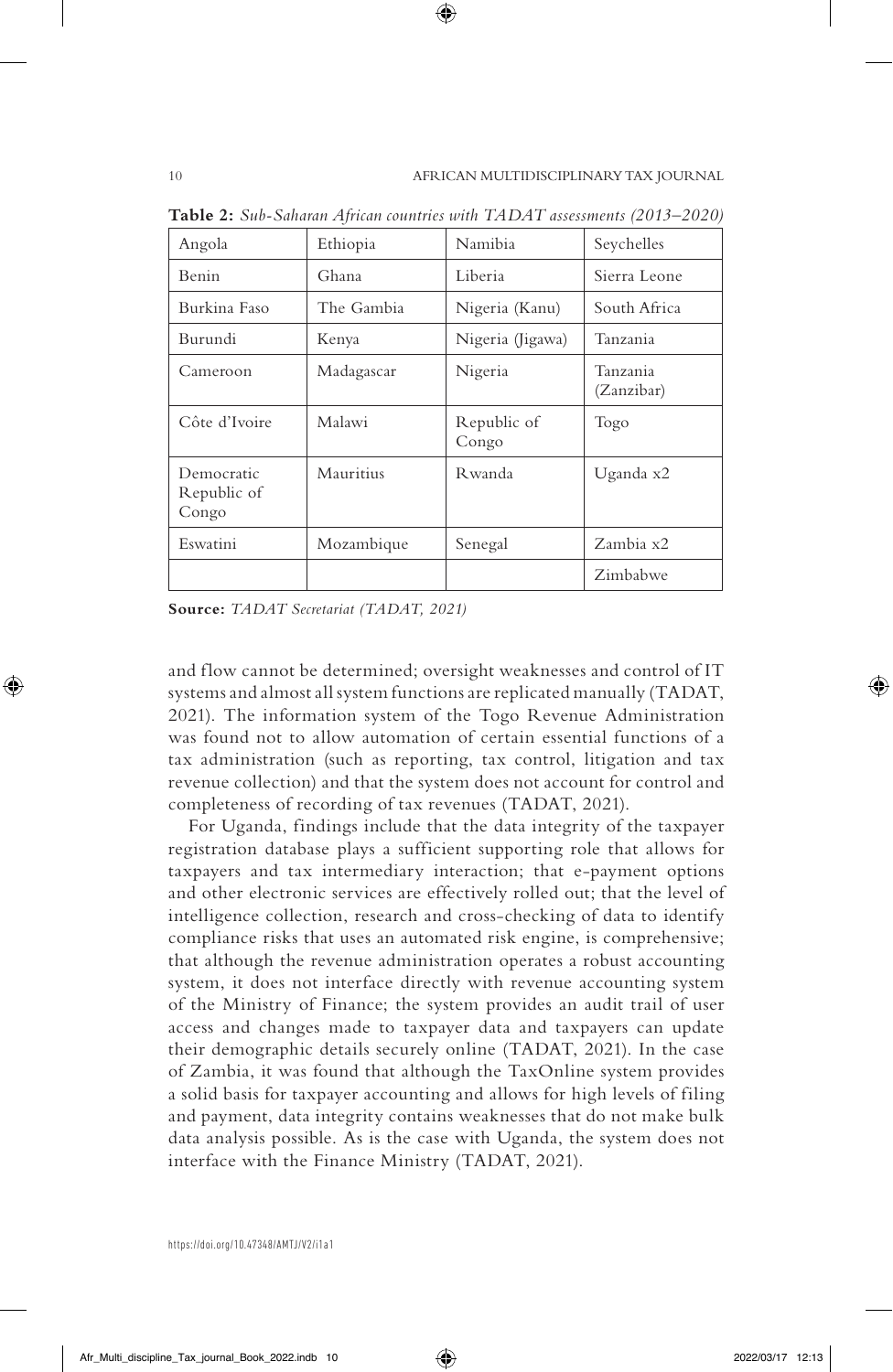### **IV PROGRESS OF AFRICAN COUNTRIES IN AUTOMATION**

In their assessment of the effectiveness of the TADAT framework in Uganda, Doris Akol et al found that TADAT highlights the use of technology in modern tax administration and that one of the challenges for developing countries is in the use of systems for cross-checking of data and monitoring of declarations (Akol, 2019). The challenge is further compounded by:

- i) poor usage, uninformed choice of a system;
- ii) management of the IT system by people that do not understand IT since skilled IT staff cannot be recruited or retained and choices of IT systems are influenced by external parties;
- iii) purchase of systems is made corruptly and that individuals within the administration may prefer less accountability and transparency that a well-functioning IT system may bring about (Moore, 2020).

Despite these many challenges, the World Bank Doing Business data of 2018 showed that using online systems for filing and payment of taxes led to gains in efficiency in several countries in sub-Saharan Africa. These include Côte d'Ivoire, Kenya, Mauritius, and Togo. As is illustrated below, the tax to gross domestic product (GDP) ratios for these countries is also above the African average, which has, since 2015 plateaued at 17.2 per cent.



**Table 3***: Tax to GDP ratios 2017*

**Source:** *OECD; World Bank.*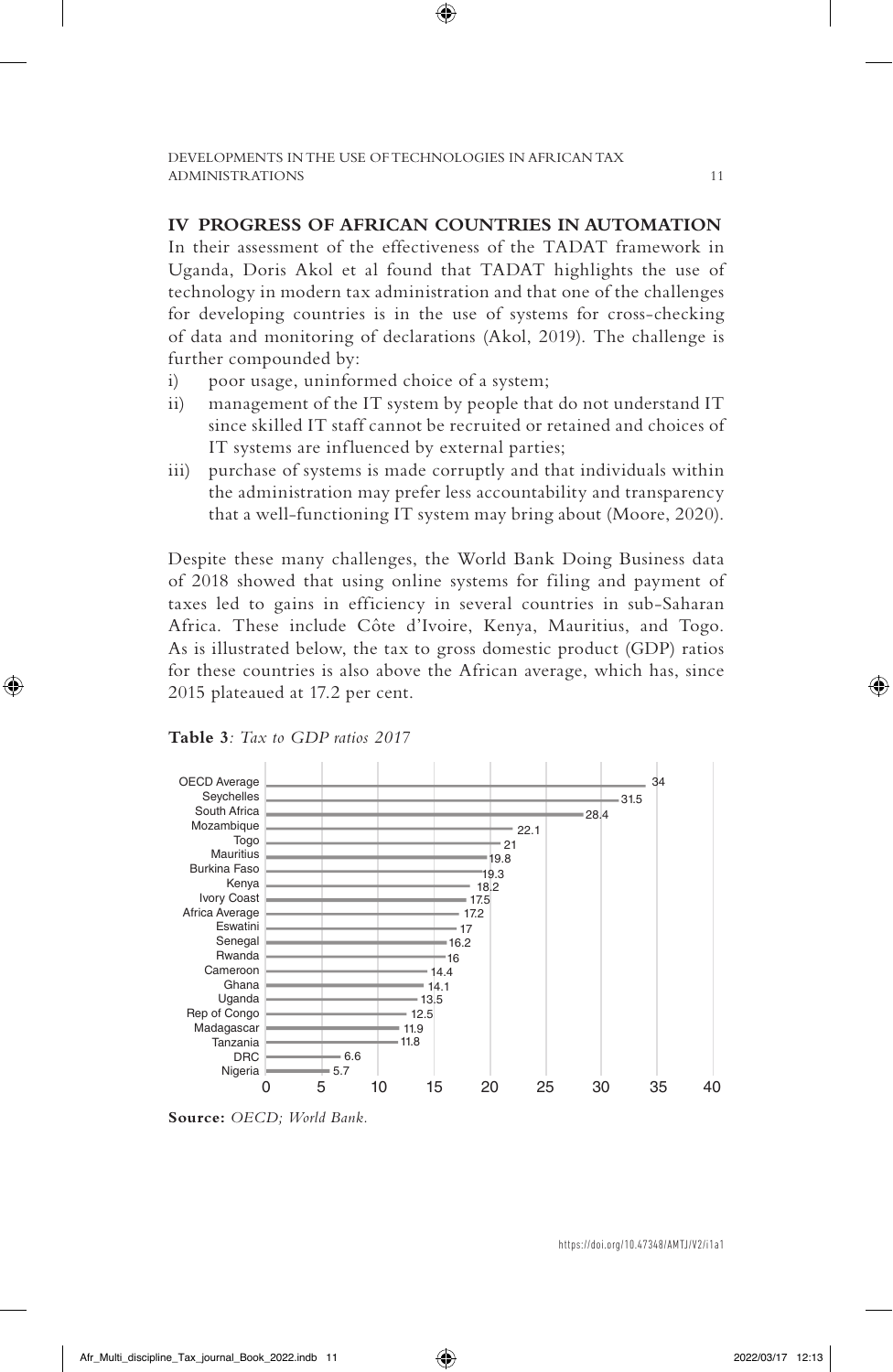Kenya is generally viewed as a success story in automation through the implementation of a mobile-phone-based financial services platform (initiated through a money transfer system, M-Pesa), which has been applied for various functions such as e-commerce, tax payments and revenue administration (Ndung'u, 2019). By implementing the iTax system and the Kenya Revenue Authority (KRA) M-Service, a single view of the taxpayer was enabled, reconciliations improved, data matching and online banking reports were enabled, and realtime collection of revenue was achieved. Automation strengthened enforcement mechanisms and third-party data is available through the integration with the Integrated Financial Management Information System and Central Bank of Kenya. The use of digital platforms allowed the KRA to increase transparency in its operations and reduce opportunities for corruption. In addition, with automation, the cost of revenue collection has steadily declined since 2011. KRA reforms aided improvement in the accuracy of taxpayer data and simplification of tax processes, thereby making it easy to comply and minimising opportunities for fraud. Further features include cost-effectiveness, improved confidentiality of taxpayer data and rapid processing of declarations (Ndung'u, 2019). Last, but not least, revenue collections have shown consistent growth and financial inclusion has led to the widening of the tax base. To address tax fraud, the KRA has introduced Accounting Command Language to manipulate data and to look for invoices of medium and large taxpayers in high-risk sectors such as construction, wholesale and retail that are either repeated or skipped (OECD, 2017).

Another leading African tax administration in digitalisation is the South African Revenue Service (SARS). Its technological drive with commensurate risks is neatly summed up in its Annual Plan of 2019- 2021 (SARS, 2019):

'SARS needs to be "plugged" into the economy. The emergence of new technologies such as Block-Chain, Artificial Intelligence and Cloud Computing provide new possibilities for improving the efficiency and effectiveness of SARS' administration efforts. In an environment of big data and predictive analytics, the ability to identify risks, and drive evidence based decisions has a huge impact on improving compliance. If implemented appropriately such technologies could yield savings in Information Technology (IT) infrastructure costs and data accessibility and usage for SARS, businesses and the public at large. These technologies will however also introduce new risks for SARS. The emergence of digital currencies and continued proliferation of decentralized value chains as well as new business models, also redefines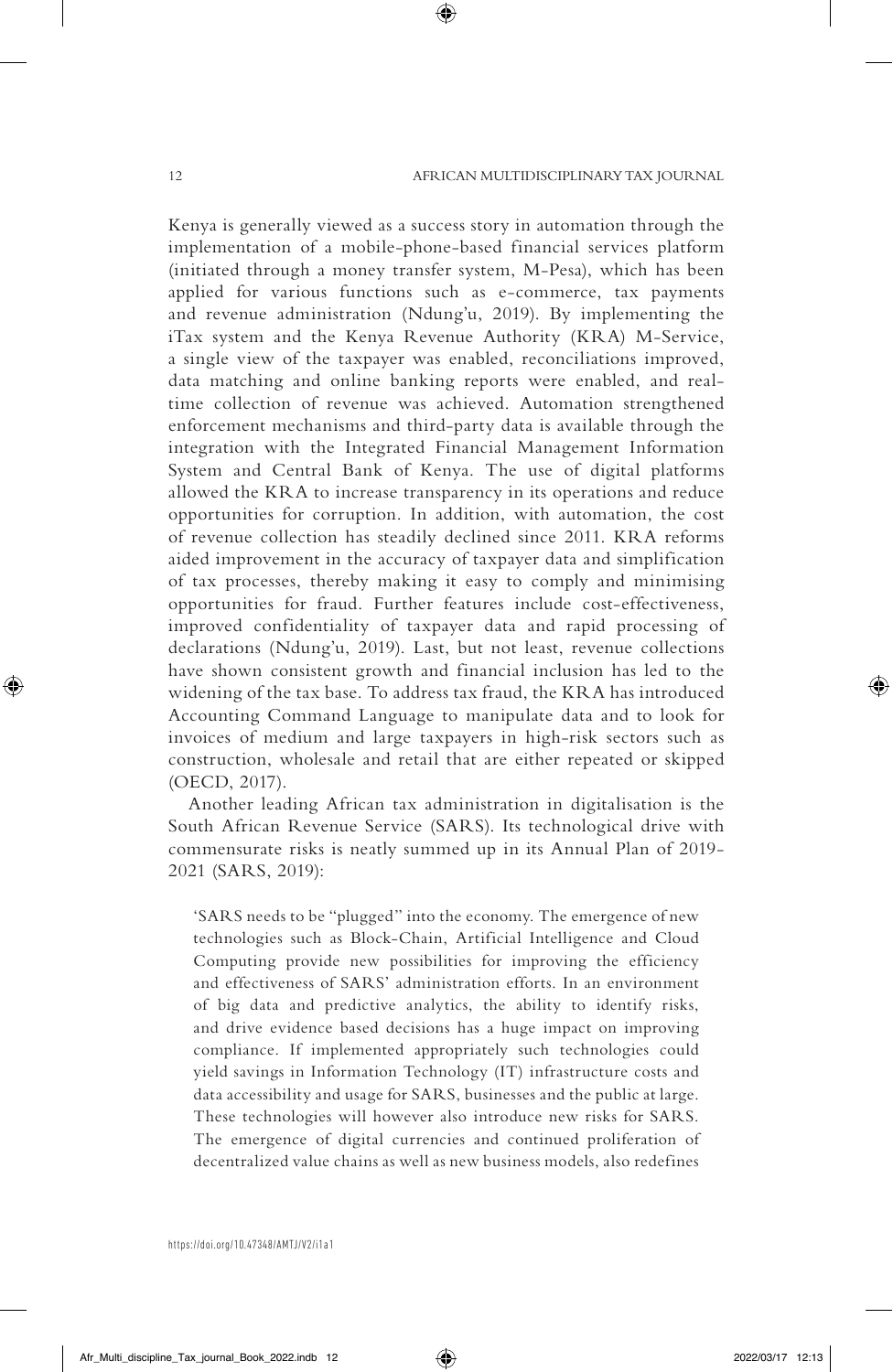tax policy and administration globally. The risk of cyber-crime also increases exponentially.'

In 2021, SARS announced that R3 billion (approximately \$206 384 160) will be spent on, amongst others, the expansion and increase in the use of artificial intelligence and machine learning algorithms to enhance data matching and a digital platform through which taxpayers can easier engage with the administration (BusinessTech, 2021). This spend emphasises the importance of electronic services in facilitating a transparent platform that allows government and taxpayers to interact through a system that is less vulnerable to political interference. It also brings benefits of reduced cost of compliance, simplification of the filing process and reduced preparation time and errors. By freeing up human resources from verification and checking activities, freed up personnel can be directed to taxpayer service – often a very neglected area due to the wrongly held perception that automation will allow for the processing of all queries that taxpayers may have. For example, in 2019, complaints about service failings made to the South African Tax Ombud jumped by 38 per cent and most related to administrative and process issues (Fin24, 2019).

While automation plays an important role in improving tax administration, the tax structure, the fiscal framework and the economic structure of a country underpin what is possible from a revenue collection perspective. A good example is South Africa, which, since 1989 has had an average tax to GDP ratio<sup>2</sup> of around 25 per cent. In 2017, it stood at 28.2 per cent (OECD, 2020).<sup>3</sup> In comparison to most SSA countries, South Africa has a diversified economy and its tax structure differs from most other SSA countries – especially with the large role played by personal income tax which is on par with most OECD countries. While most African countries perform well with VAT, automation can vastly improve the efficiency of the VAT system as is discussed in part V*(d)* of this article.

### *(a) Fiscal decentralisation*

A platform to collect local own source revenue can be provided for through developing integrated revenue collection systems. For example,

to 29.1% in 2018. In comparison, the average for 30 participating African countries increased by just under 0.1 percentage points over the same period and was 16.5% in 2018. Since 2010, the average for the 30 African countries has increased by 1.4 percentage points, from 15.1% in 2010 to 16.5% in 2018. Over the same period, the tax-to-GDP ratio in South Africa has increased by 3.4 percentage points, from 25.7% to 29.1%. The highest tax-to-GDP ratio in South Africa was 29.1% in 2018, with the lowest being 22.4% in 2000.

<sup>2</sup> The tax-to-GDP ratio is measured as tax revenues (including social security contributions paid to general government) as a proportion of gross domestic product (GDP). <sup>3</sup> The tax-to-GDP ratio in South Africa increased by 0.7 percentage points from 28.4% in 2017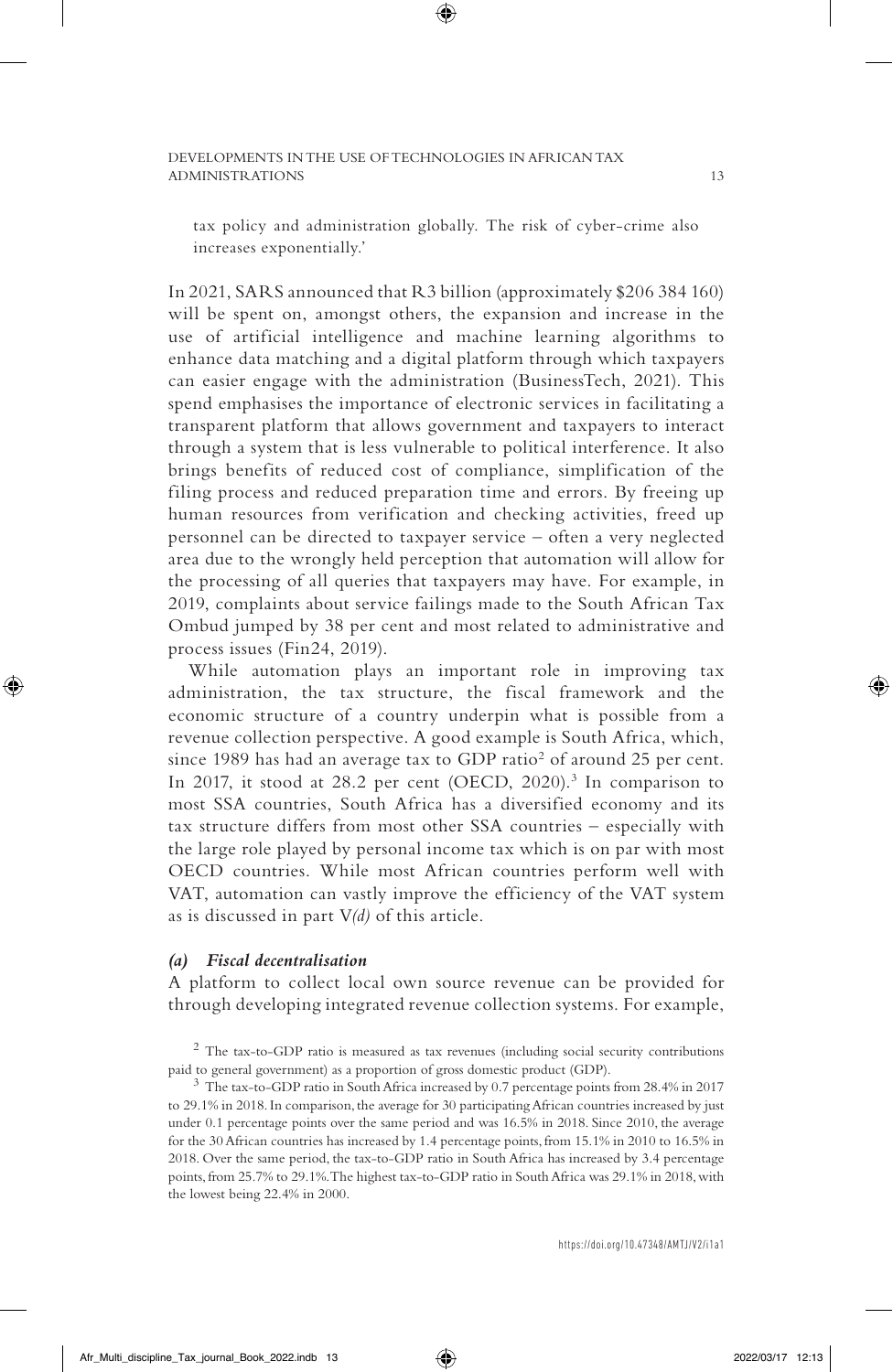with the rollout of the Tanzania Local Government Revenue Collection Information System (LGRCIS) in Arusha City Council in Tanzania, local revenues have been significantly increased. McCluskey et al ascribe these increases to the reduction of revenue leakages (carbon slipping associated with the manual system); accuracy in the revenue database and the ability to identify defaulters timeously (McCluskey, Huang, Doherty, Franzsen & Fish, 2018). Similar case studies are available for Kenya in which it is shown that automation drastically improves country revenues as well as transparency in the collection processes, for example, Ngeno found that automation, together with 'integrated internal control process and efficiency and human resource management' have a positive effect on revenue collection and accounting in Kericho County (Ngeno, 2018), while Madegwa, Makokha and Namusonge, found that automation of revenue collection in Trans Nzioa county greatly improves turnaround times, compliance, and reduces payment costs (Madegwa, Makokha & Namusonge, 2018). Automation also leads to significant improvement in property tax collection if sufficient input data is available, as pointed out by McCluskey et al (McCluskey, Franzsen, Kabinga & Kasese, 2018). In many counties, however, little steps toward automation have been made, but various local taxes are still paid and collected in cash.

#### **V THE WAY FORWARD**

In their assessment of the effectiveness of the TADAT framework in Uganda, Doris Akol et al found that TADAT highlights the use of technology in modern tax administration and that one of the difficulties for developing countries is in the use of systems for cross-checking of data and monitoring of declarations (Akol, 2019). The challenge is further compounded by poor usage, uninformed choice of a system, management of the IT system by people that do not understand IT, skilled IT staff cannot be recruited or retained, choices of IT systems are influenced by external parties, purchase of systems is made corruptly and that individuals within the administration may prefer less accountability and transparency that a well-functioning IT system may bring about (Moore, 2020). Despite these many challenges, progress was made by several countries through deploying online systems as pointed out by the World Bank (as shown in part IV above).

While automation is a long-term investment, there are various additional steps that tax administrations can take to improve revenue collection. The first step is getting data quality to levels that allow for cross-referencing and bulk data matching, the second is ensuring that informed technology selection choices are made, the third is the implementation of international standards that make a routine exchange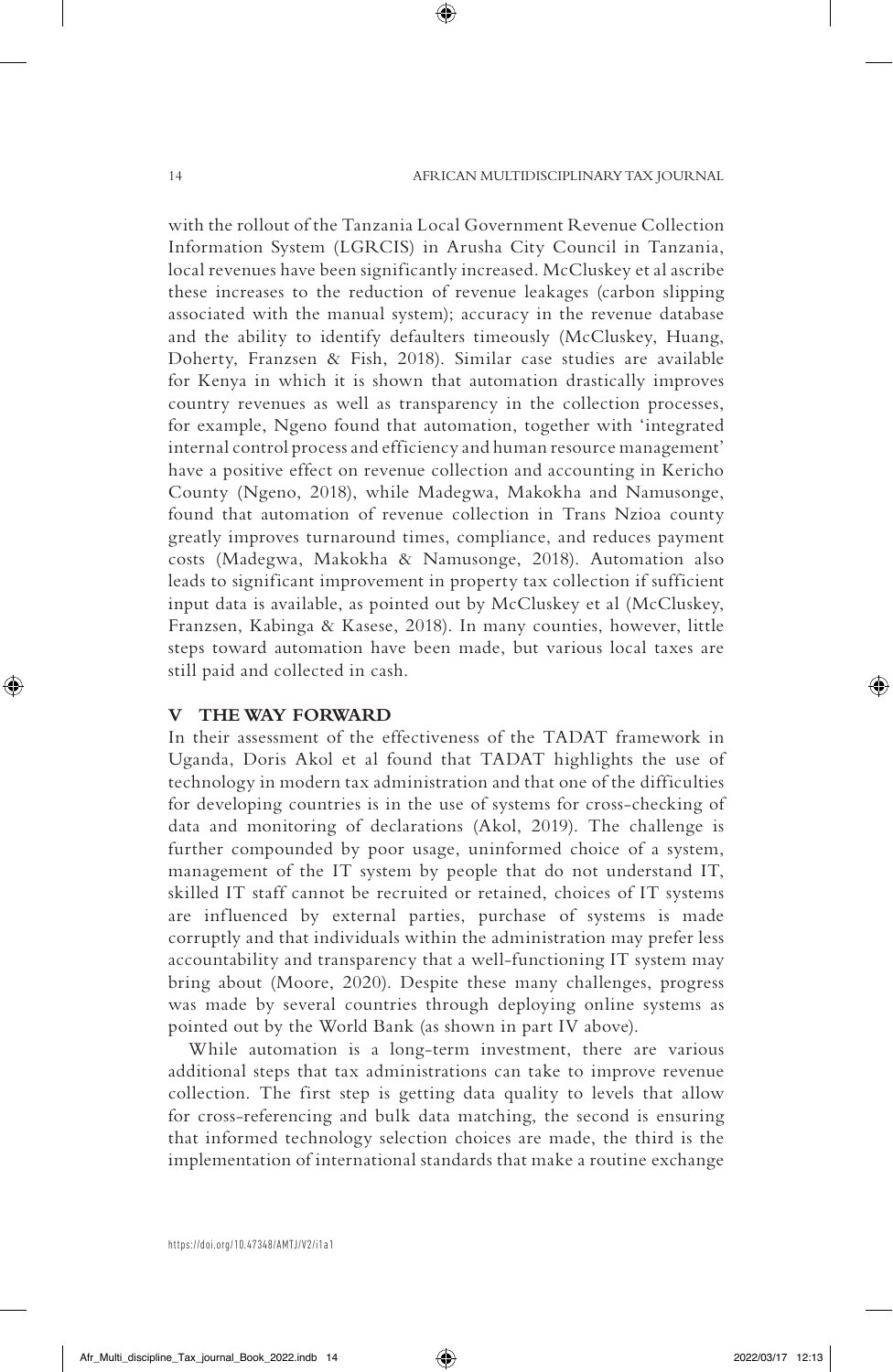of information possible and the fourth is ensuring that automation in support of local tax collection is made possible.

## *(a) Improve data quality*

Data held by a tax administration reflects past events and the quality thereof can provide an understanding of trends and patterns across multiple data sources. The ability to further interpret such data through intelligence processes can provide valuable insights into future compliance trends (OECD, 2004). The types of data held should therefore include tax return data that includes financial statement information; industry classification, payroll data of employers data, third-party information from banks (including interest details), personal pensions data, company register data; other public data, in particular, opensource information (company publications, news alerts); social media (lifestyle); benchmarking data (supporting interpretative and analytical work on net and gross profit norms for trade sectors, the ratio of expenses to turnover; income averages of neighbourhood families; audit and compliance improvement programme feedback. To gain insights into taxpayer behaviour, tax administrations are required to match and link together the data from these and many other disparate sources. This requires the use of advanced technologies to make comparisons from large and often, the disparate volume of data. Key questions for administrations are whether their data matching produces results such as:

- i) linking corporate income tax (CIT) filers to major shareholders;
- ii) linking companies to VAT transactions; payroll and import/export transactions;
- iii) linking companies to foreign affiliates and non-arm's length foreign transactions;
- iv) linking business owners to their spouses and children;
- v) statistical data correlating of data with taxpayer compliance;
- vi) access to data on beneficial ownership.

Best practice dictates that quality assurance of data is an ongoing requirement to minimise keying errors during tax return capture; that data should be cleaned as near to its source as possible to ensure that different data users do not run into repeated data integrity issues, and that risk identification should be backed up by properly integrated validation processes.

Systems should provide access to various data sources simultaneously and it is therefore important that relational databases and data warehouses can facilitate these basic elements of the risk identification and assessment process. (OECD, 2004). Data analysts can then apply tools and methodologies to make inferences that guide risk identification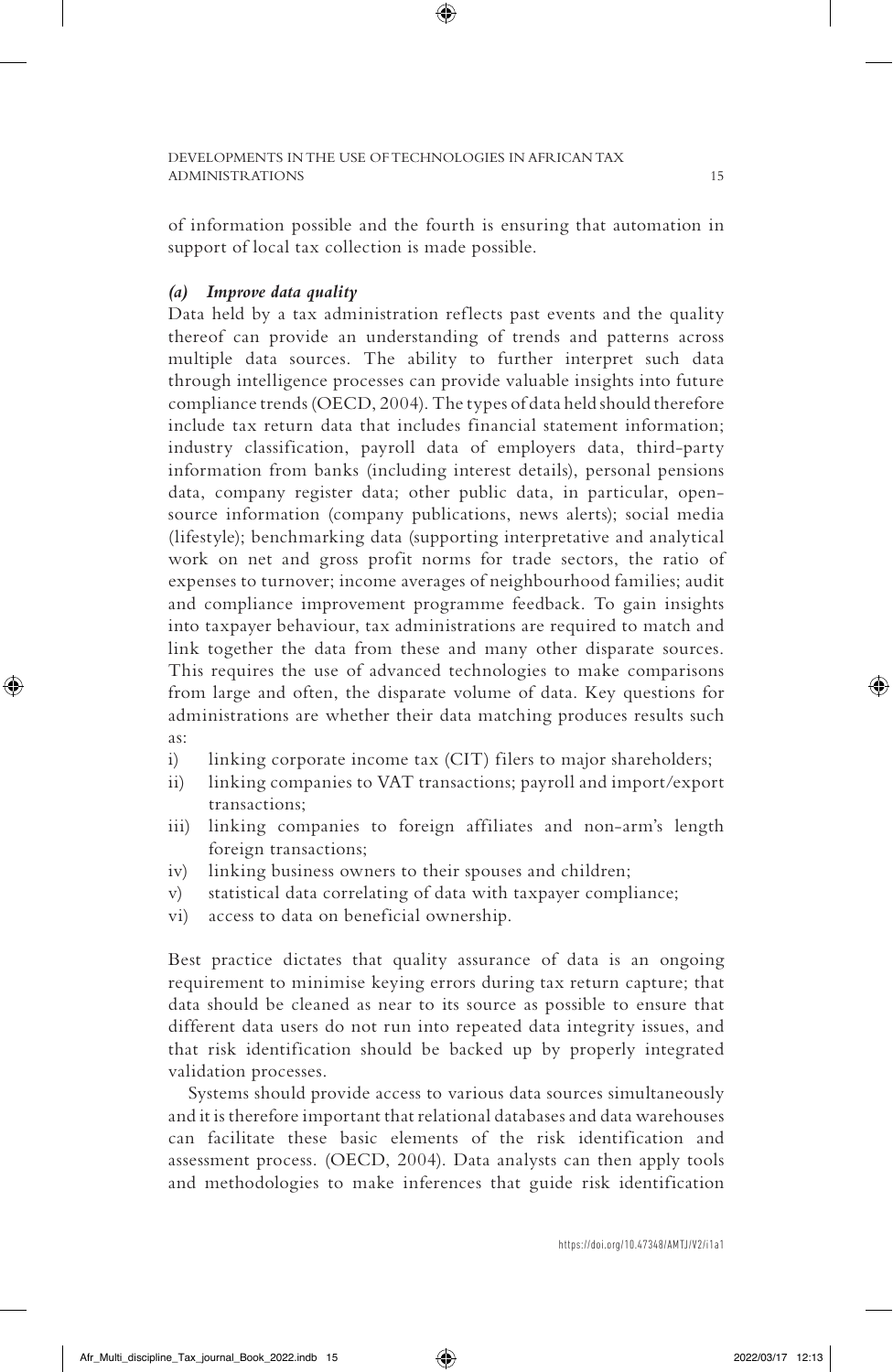and prioritisation. In the absence of a single view and excessive use of localised excel files, situations arise where staff cannot do routine cross-checking, taxpayers are registered multiple times under two or more TINs, and actual tax payments are not visible to auditors and other users.

# *(b) Use technological tools and international standards that support data transparency*

The implementation of the international standards on transparency and exchange of information (EOI) for tax purposes is a useful tool to address illicit financial flows (IFFs) and their enablers (for example, money laundering and corruption) (OECD, 2020). Intergovernmental cooperation aimed at addressing cross-border tax evasion has grown rapidly over the past decade. The key standardised components of intergovernmental cooperation are the Exchange of Information on Request Standard (EOIR) and the Automatic Exchange of Financial Account Information Standard (AEOI). The AEOI standard requires financial institutions to report financial account information of nonresidents to their tax administrations, which is then able to allow for automatic EOI with the tax administrations of account holders' country of residence under the globally agreed Common Reporting Standard (CRS). While AEOI provides bulk financial information to tax administrations without an upfront request, EOIR enables follow-up requests on any suspicious information reported. The value of intergovernmental cooperation has resulted in five African countries identifying nearly \$12 million in additional tax in 2019 as a direct consequence of EOI. For the period 2014 to 2019, eight countries in Africa identified a notable \$189 million in additional taxes. Implementation of AEOI by African countries is part of the tax transparency agenda in Africa and one of the main objectives of the renewed mandate of the Africa Initiative (AI).<sup>4</sup> As evidenced by country experience, administration can drastically improve their collection capability by the adoption of the standards and implementation thereof.

# *(c) Choosing technology for automation*

An IT strategy should be tailored to the needs of the tax administration through an objective assessment. This entails an understanding of the external environment wherein the administration operates: that is, what are the levels of IT skills and infrastructure like in the country; what

<sup>4</sup> The Africa Initiative is a regional programme launched in 2014 by the OECD Global Forum on Transparency and Exchange of Information for Tax Purposes (the Global Forum), its African members and various partners. It aims at unpacking the benefits of tax transparency and exchange of information (EOI) to fight tax evasion and other illicit financial flows (IFFs) and serve African countries' development.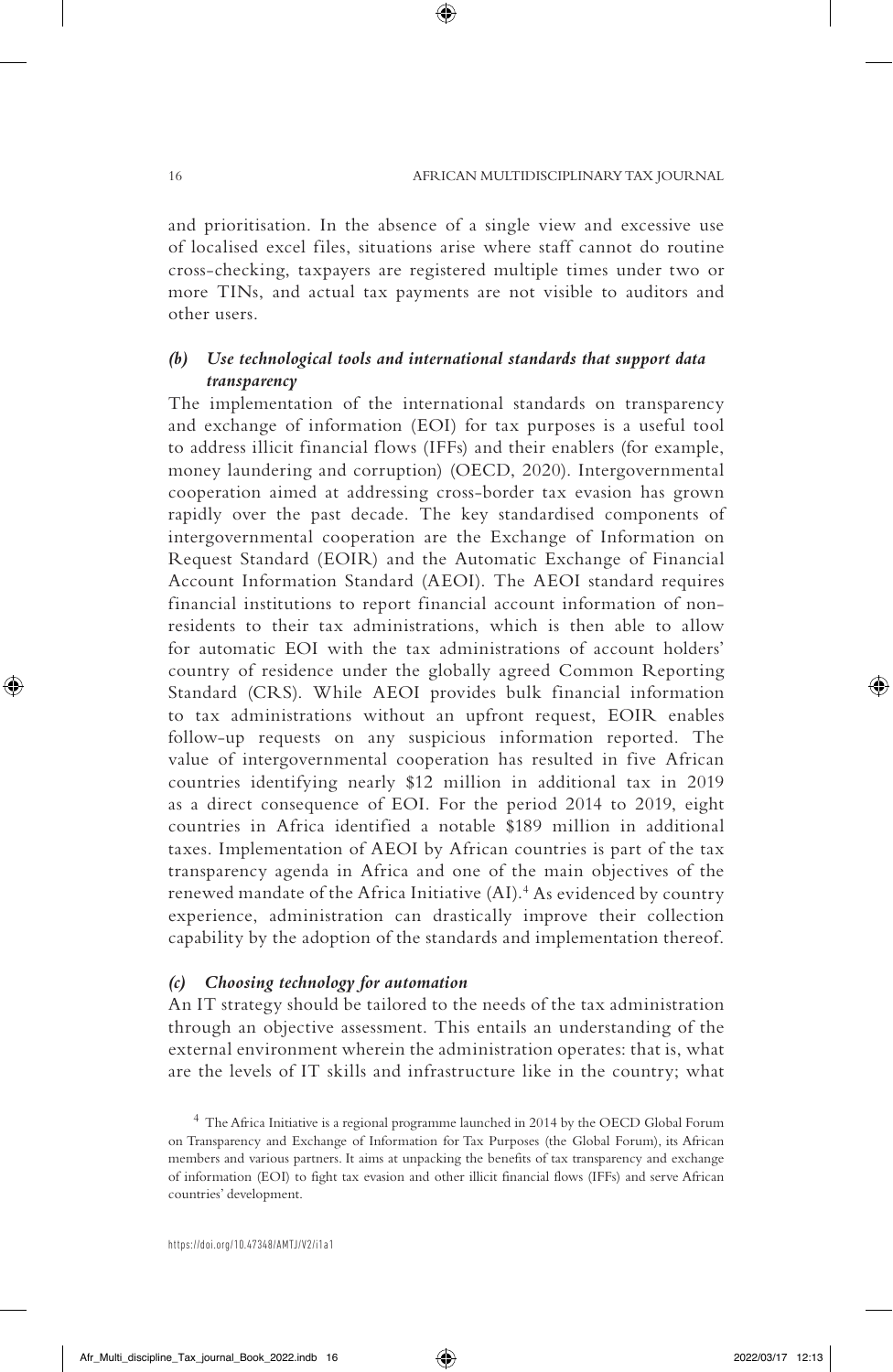are the levels of automation of the business community (for example, payroll, banking records, transaction data, pension fund and medical aid data, and so forth); to what extent are government agencies automated (property register, company register, vehicle licencing, immigration; deeds office); to what extent is there wide-ranging and continuous electricity supply; how stable is the internet and how broad is mobile phone coverage; and what role will technology play in the further development of the country. Answering these questions will determine the choice of system or, where mature systems are already in place, the enhancements can be done to existing systems (Cotton & Dark, 2017).

|    | Off-the-shelf system                                                                                                                                                                    | Self-build system                                                                                                 |
|----|-----------------------------------------------------------------------------------------------------------------------------------------------------------------------------------------|-------------------------------------------------------------------------------------------------------------------|
| 1. | Cost is more predictable.                                                                                                                                                               | Cost can be estimated with a high<br>likelihood of over-run                                                       |
| 2. | Product is known and tested.                                                                                                                                                            | Outcomes are unknown and<br>design and build process can be<br>long and dragged out.                              |
| 3. | Time frame for implementation<br>is short. Lower risk since the<br>application of the product can<br>be gleaned from operational<br>application in another country's<br>administration. | Heavy testing requirement.                                                                                        |
| 4. | The hardware requirements and<br>performance parameters are<br>known.                                                                                                                   | Higher risk profile because<br>product is unproven.                                                               |
| 5. | Product accompanied with vendor<br>warranty.                                                                                                                                            | Hidden costs are associated with<br>development in the design/build/<br>test processes.                           |
| 6. | Usually requires single<br>procurement process.                                                                                                                                         | Faults are the responsibility of the<br>administration.                                                           |
| 7. | Business process compromises can<br>be required, but a good system<br>should already embody good<br>practice.                                                                           | Likelihood of multiple processes<br>for individual components/<br>services.                                       |
| 8. | Usually requires single<br>procurement process.                                                                                                                                         | Can be tailored to business<br>process requirements although<br>risk of reintroducing existing poor<br>practices. |
| 9. | Vendor supplies all capability to<br>install, configure and support.                                                                                                                    | BPR is conducted prior to system<br>design to establish detailed user<br>requirements.                            |

**Table 4:** *Comparative benefits of an off-the-shelf system and self-build systems*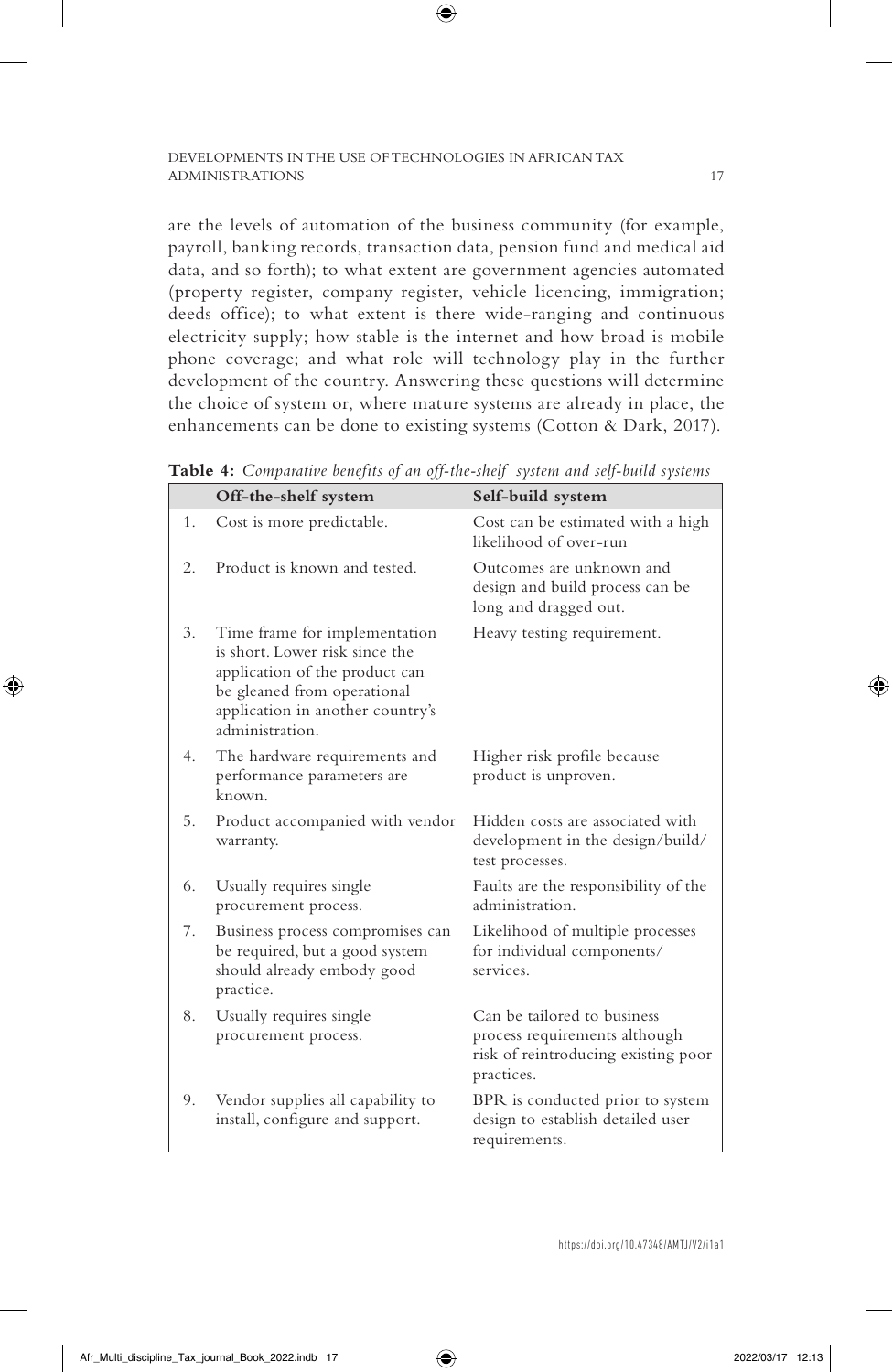|     | Off-the-shelf system                                                                                                                                               | Self-build system                                                                                                                                                                    |
|-----|--------------------------------------------------------------------------------------------------------------------------------------------------------------------|--------------------------------------------------------------------------------------------------------------------------------------------------------------------------------------|
| 10. | Business Process Reengineering<br>(BPR) is usually conducted in<br>parallel with system installation.                                                              | Own cost.                                                                                                                                                                            |
| 11. | Vendor can supply upgrades<br>and run/maintenance over life<br>of system. Can be implemented<br>progressively with core functions<br>at start and expansion later. | Administration responsible for<br>developing, maintaining and<br>retaining staff and skills.                                                                                         |
| 12. | Documentation readily available<br>and updated.                                                                                                                    | The development team outputs<br>(requires discipline to maintain<br>documentation and change<br>control) largely determine further<br>documentation and maintenance<br>deliverables. |
|     | 13. Can be evaluated before purchase.                                                                                                                              | Can only be evaluated after<br>completion.                                                                                                                                           |
| 14. | Flexibility may be limited by<br>vendor.                                                                                                                           | Only limitations to flexibility are.<br>capability, finance and technical<br>issues, capability.                                                                                     |

**Source:** *(Cotton & Dark, Use of Technology in Tax Administrations 2: Core Information Technology Systems in Tax Administrations, 2017) (Cotton, Dark, Menhard, Ryan & Gupta, 2017)*

A crucial aspect in selecting appropriate technology is that such a selection should not constrain future tax policy choices.

## *(d) Digital ledger technologies (DLT)*

A distributed ledger is described as 'a database that exists across several locations or among multiple participants and is decentralized to eliminate the need for a central authority or intermediary to process, validate or authenticate transactions' (Owens & De Jong, 2017). All those participating on the distributed ledger can see all of the records and the information that is captured on a particular dataset is both auditable and verifiable. A distributed ledger promotes transparency and puts control of all its information and transactions in the hands of the users. In addition, processing time and operating costs are significantly reduced while back-office efficiency, security and automation are facilitated (TRADEIX, 2021). Owens and De Jong (2017) pointed out some benefits of DLT for taxation that include:

- i) A reduction in tax fraud through increased transparency and immutability of records can significantly contribute to tax compliance.
- ii) Real-time tax administration and compliance are enabled.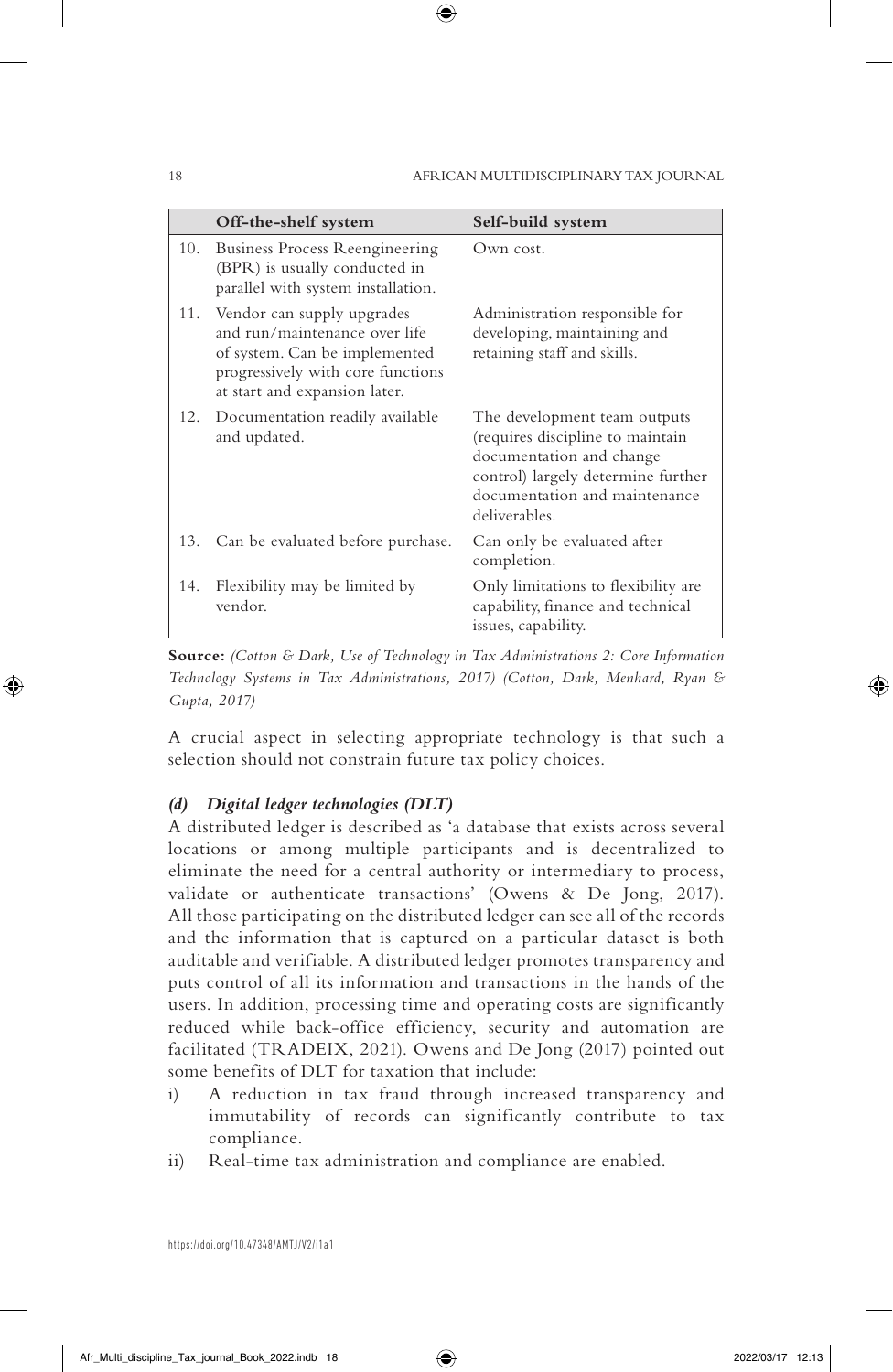- iii) Registries for advanced tax rulings and advance pricing arrangements can be created for the exchange of information purposes.
- iv) Streamlined transfer pricing operations throughout multinational enterprises' accounting systems that reflect transactional records for audits.
- v) Better streamlining of payroll information and calculation and payment of taxes.
- vi) Blockchain is an example of digital ledger technology that can be applied to achieve the objectives stated above. While blockchain requires a sequence of blocks, distributed ledgers do not require such a chain. Blockchain technology<sup>5</sup> can potentially produce significant modernisation in tax systems by enabling automation of business rules by leveraging 'smart contracts.<sup>6</sup> Benefits brought about by introducing Blockchain include efficiency gains in audits; complementing existing systems through a single transparent view of data; removing duplication; reducing complexity and compliance costs because less reconciliation will be required, improving collections and refund processes (Baisalbayeva et al, 2019).

Like any modernisation process, the implementation of blockchain solutions is a step-by-step process that will take time. For tax administrations wanting to implement blockchain it will require that they have already implemented e-invoicing, have a single depository; use a split-payment method to isolate VAT amounts from the transaction amounts and have created a Standard Audit File for Tax (SAF-T) (Baisalbayeva et al, 2019).

Blockchain can potentially support direct taxation by contributing to the establishment of a global standard for tax reporting; provision of third-party assurances, increased information exchange between administrations (through cloud-based platforms) and facilitating multijurisdictional joint audits. For indirect taxes such as VAT, split-payment

are met. They typically are used to automate the execution of an agreement so that all participants can be immediately certain of the outcome, without any intermediary's involvement or time loss. (What are smart contracts on blockchain? https://www.ibm.com).

<sup>5</sup> 'A blockchain consists of several blocks that merge and link to each other until a block 'chain' is formed. Each block identifies the previous block using a hashing function that forms a single unbroken chain set. When a piece of information has already been recorded in the blockchain database, it is difficult to delete or modify that data. The blockchain uses a decentralized and distributed ledger method referred to as a distributed ledger. A distributed ledger is a record that contains all transactions in a network and can be accessed by all parties in the network.' J. Open Innov. Technol. Mark. Complex. 2020, 6, 156 4 of 27 distributed ledger method referred to as a distributed ledger. A distributed ledger is a record that contains all transactions in a network and can be accessed by all parties in the network. <sup>6</sup> Smart contracts are programs stored on a blockchain that run when predetermined conditions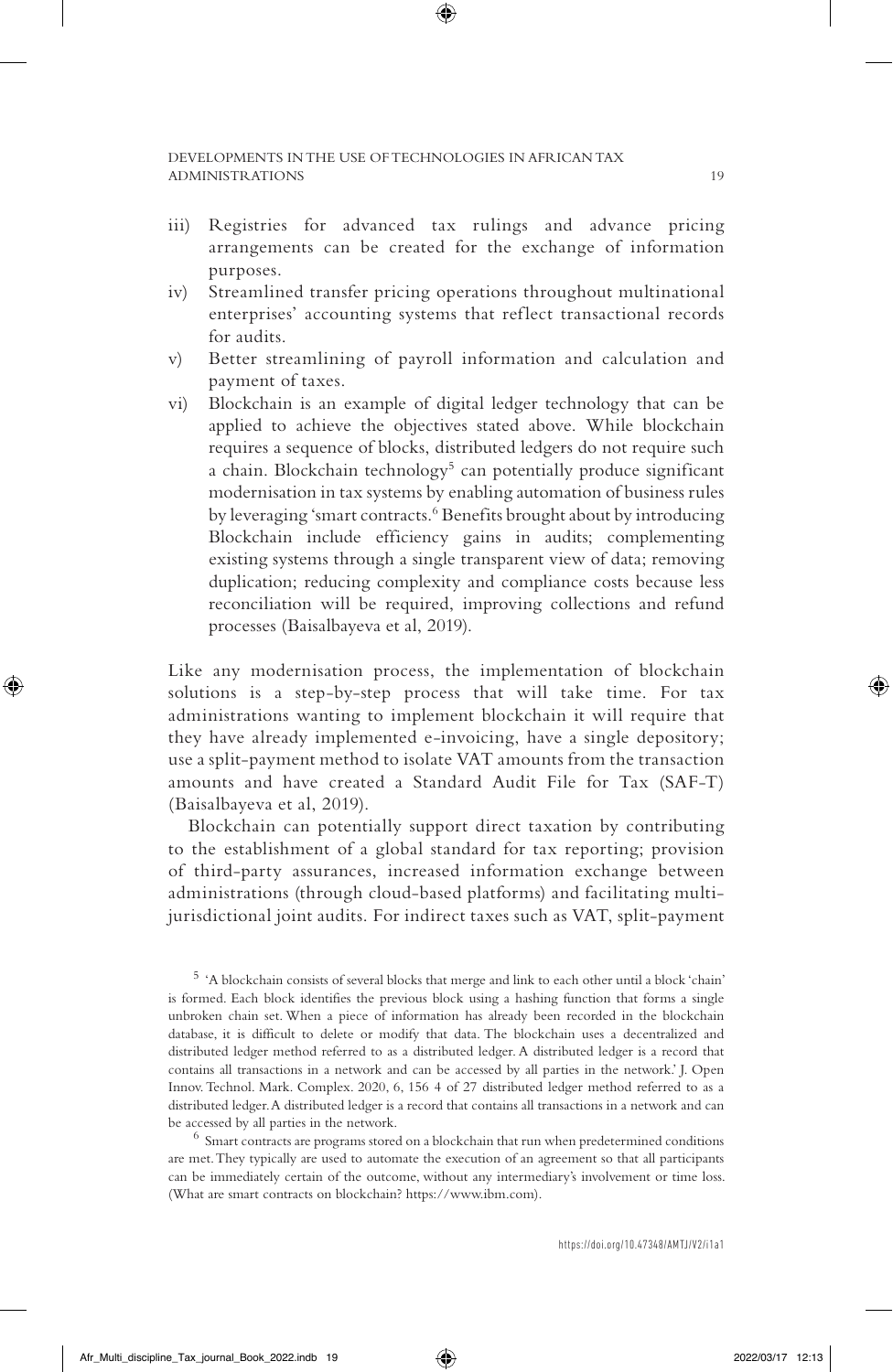systems can be joined with enabling technology for real-time auditing and compliance; smart contracts can include mandatory pre-described software for taxpayers; the requirement for traditional tax returns filings can be reduced; and, at the country level, the fragmentation of compliance processes can be reduced (technology, language, controversy).

Setyowati, Utami, Saragih and Hendrawan point out that blockchain is considered to be:

'a revolutionary technology and one of the best innovations after the internet because of its many benefits, such as speeding up transaction completion, reducing the risk of fraud, increasing transaction auditability, and increasing the effectiveness of supervision.'

In analysing blockchain technology applications for VAT in Indonesia, the authors identify some challenges and obstacles to the adoption of blockchain technology. These include legality issues, security and usability issues, political dimensional issues and issues relating to conflict of values (Setyowati, Utami, Saragih & Hendrawan, 2020). Setyowati et al, stress the importance of involving all stakeholders in the implementation of blockchain technologies.

#### **VI CONCLUSION**

It is clear from country experiences in Africa that automation plays an important role in improving tax administration. However, tax structure, the fiscal framework and the economic structure of a country as well the receptiveness of administrations to change often limit automation potential. From a revenue collection perspective, it is therefore critical that whichever choice in automation is made, it ensures that core functions run effectively, that data captured is usable and that additional tools in identifying revenue sources are utilised. In this regard, John Tapscott<sup>7</sup> pointed out that technology has infused itself in what we do, and that the world is now moving from an internet of information to an internet of value. This has a significant impact on decisions for continued investment in legacy systems. Therefore, it is critical to develop a digital roadmap with a target architecture.

 $7$  Leading writer and thinker on the digital economy and co-author of Wikinomics: How Mass Collaboration Changes Everything.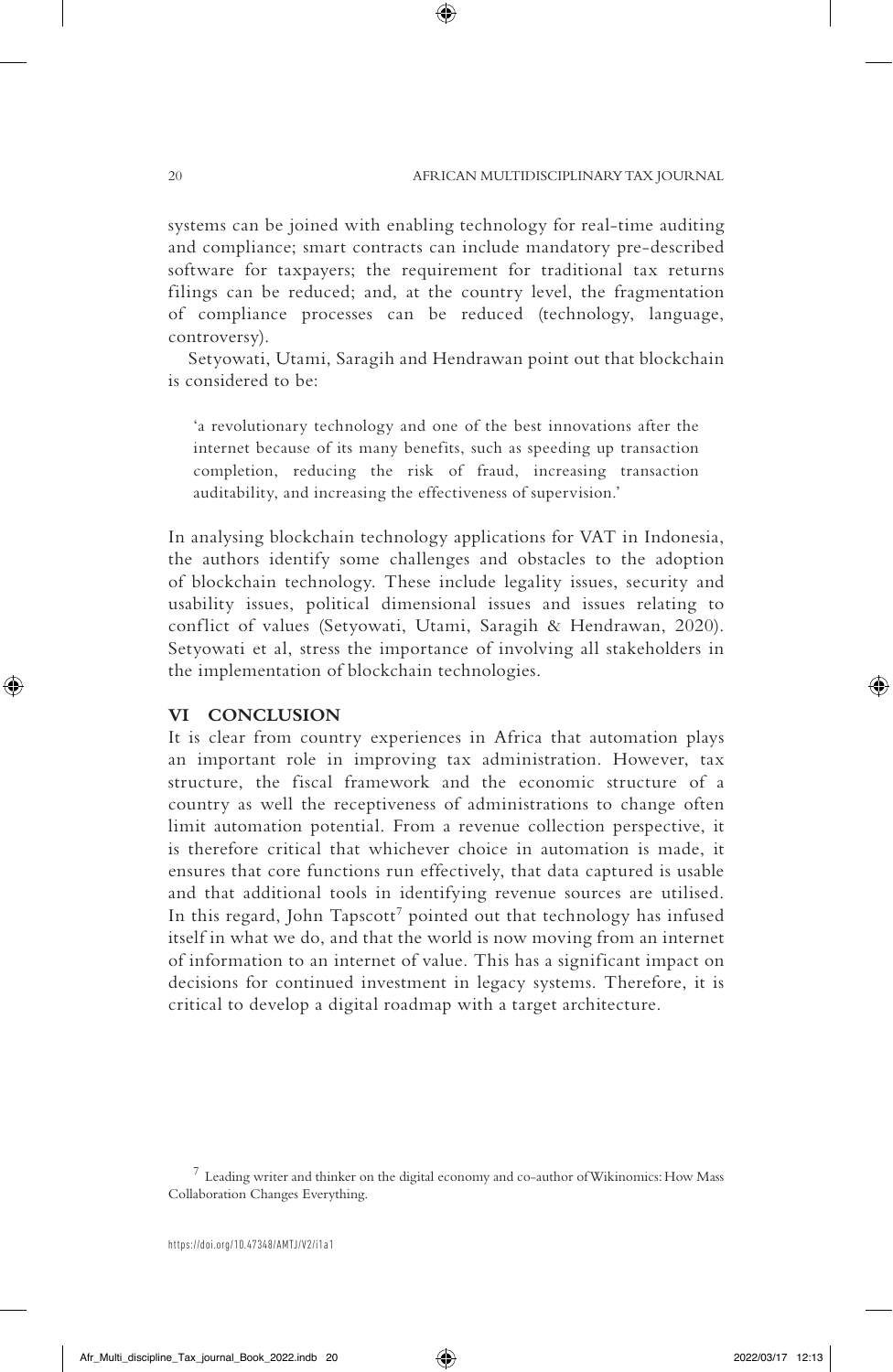### **REFERENCES**

- Akol, D., Magumba, M., Loke, P. & Isingoma, M.N. (2019). How effective has the TADAT framework been in improving tax administration in Uganda? (ATAP Working Paper No. 16, Brighton, IDS) https:// opendocs.ids.ac.uk/opendocs/handle/20.500.12413/14901.
- Baisalbayeva, K., Van der Enden, E., Ion, V., Tsavdaris, H., Deputy, D. & Aygün, C. (2019). *Two practical cases of blockchain for tax compliance*. https://www.pwc.nl/nl/tax/assets/documents/pwc-two-practicalcases-of-blockchain-for-tax-compliance.pdf.
- BusinessTech. (2021). *R3 billion investment into SARS is a big warning to taxpayers in South Africa*. https://businesstech.co.za/news/ finance/471170/r3-billion-investment-into-sars-is-a-big-warningto-taxpayers-in-south-africa/.
- Cotton, M. & Dark, G. (2017, March 14). *Use of technology in tax administrations 2: Core information technology systems in tax administrations.* https://www.imf.org/en/Publications/TNM/Issues/2017/03/15/ Use-of-Technology-in-Tax-Administrations-2-Core-Information-Technology-Systems-in-Tax-44689.
- Cotton, M., Dark, G., Menhard, P., Ryan, J. & Gupta, S. (2017, March 27). *Use of technology in tax administrations 1.* https://www.elibrary. imf.org/view/journals/005/2017/001/article-A001-en.xml
- Estevão, M. (2020, June 12). *Why digital transformation matters for taxation*. https://blogs.worldbank.org/voices/why-digital-transformationmatters-taxation.
- Fin24. (2019). *Complaints about SARS jumped 32% with one taxpayer refunded R7.2m after the ombud intervened.* https://www.news24. com/fin24/money/complaints-about-sars-jumped-32-with-onetaxpayer-refunded-r72m-after-the-ombud-intervened-20191003.
- Gill, J. (2003). *The nuts and bolts of revenue administration reform*. https:// documents.worldbank.org/curated/en/621061468339899486/ pdf/331810NutsBolts.pdf.
- Lindseth, F. (2020). *Reforms of tax administration and systems: A mapping of current analytical tools and frameworks.* NORAD.
- Madegwa, B., Makokha, E.N. & Namusonge, G. (2018). Effects of automation of revenue collection on the performance of county government: A case study of Trans Nzoia, County Government. Kenya. *European Journal of Business and Management*, 10(11), 118–124.
- McCluskey, W., Franzsen, R., Kabinga, M. & Kasese, C. (2018). *The role of information communication technology to enhance property tax revenue in Africa: A tale of four cities in three countries.* https://www.ictd.ac/ publication/the-role-of-information-communication-technologyto-enhance-property-tax-revenue-in-africa-a-tale-of-four-cities-inthree-countries/.